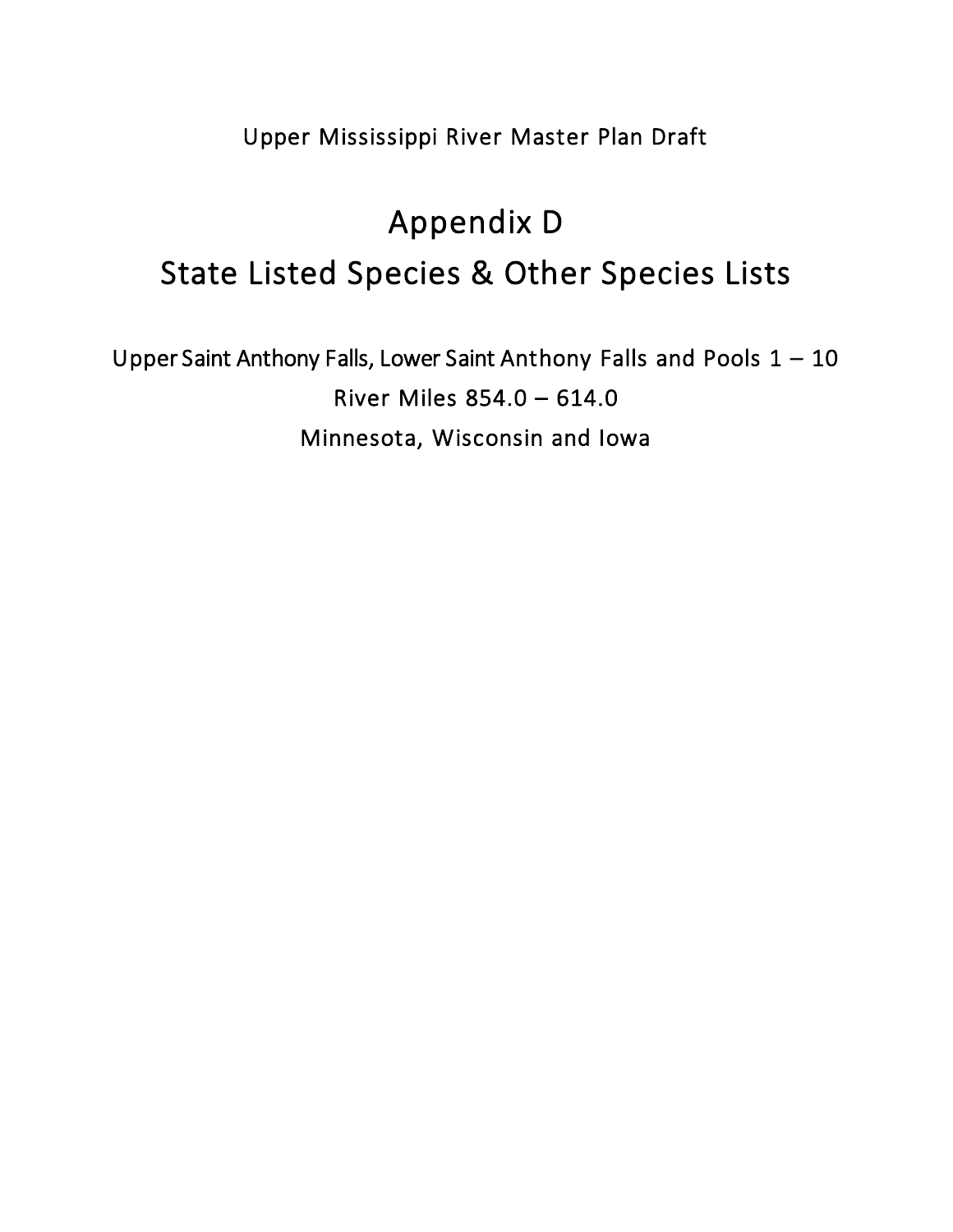## **LIST OF TABLES**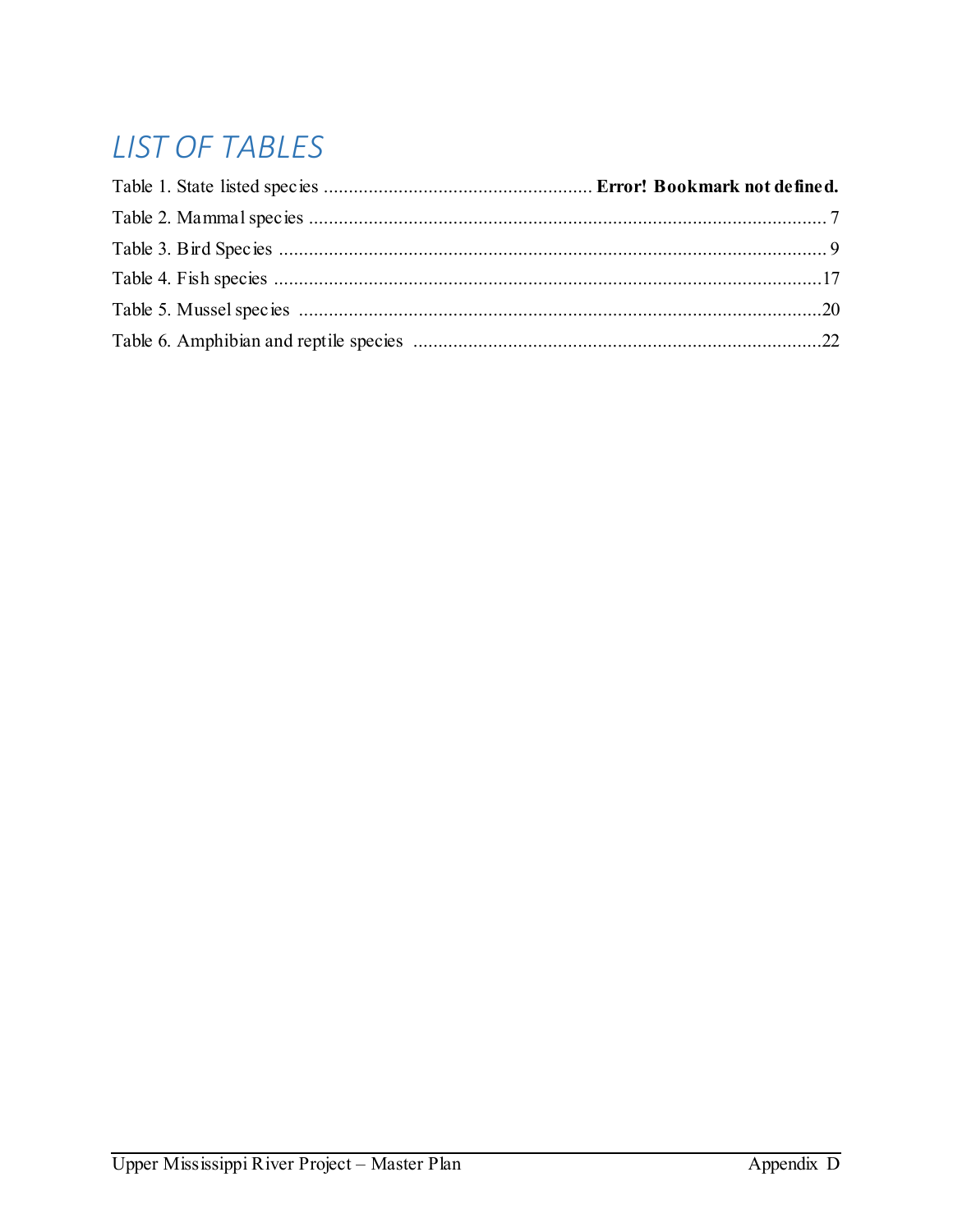**Table 1.** State-listed species from MN, WI, and IA within the Master Plan Project Area combined.

| Species                  | <b>Scientific Name</b>       | Group       | <b>Status</b> |
|--------------------------|------------------------------|-------------|---------------|
| Big brown bat            | Eptesicus fuscus             | Mammal      | <b>SPC</b>    |
| Eastern spotted skunk    | Spilogale putorius           | Mammal      | <b>THR</b>    |
| Little brown myotis      | Myotis lucifugus             | Mammal      | <b>SPC</b>    |
| Northern long-eared bat  | Myotis septentrionalis       | Mammal      | <b>SPC</b>    |
| Plains pocket mouse      | Perognathus flavescens       | Mammal      | <b>SPC</b>    |
| Prairie vole             | Microtus ochrogaster         | Mammal      | <b>SPC</b>    |
| <b>Tricolored bat</b>    | Perimyotis subflavus         | Mammal      | <b>SPC</b>    |
| Western harvest mouse    | Reithrodontomys megalotis    | Mammal      | <b>SPC</b>    |
| Woodland vole            | Microtus pinetorum           | Mammal      | <b>SPC</b>    |
| Acadian flycatcher       | <b>Empidonax virescens</b>   | <b>Bird</b> | <b>SPC</b>    |
| American bittern         | <b>Botaurus lentiginosus</b> | <b>Bird</b> | Watchlist     |
| <b>Bald eagle</b>        | Haliaeetus leucocephalus     | <b>Bird</b> | Watchlist     |
| <b>Bell's vireo</b>      | Vireo bellii                 | <b>Bird</b> | <b>SPC</b>    |
| Cerulean warbler         | Setophaga cerulea            | <b>Bird</b> | <b>SPC</b>    |
| Common gallinule         | Gallinula galeata            | <b>Bird</b> | <b>SPC</b>    |
| Forster's tern           | Sterna forsteri              | <b>Bird</b> | <b>SPC</b>    |
| Henslow's sparrow        | Ammodramus henslowii         | <b>Bird</b> | <b>END</b>    |
| Hooded warbler           | Setophaga citrina            | <b>Bird</b> | <b>SPC</b>    |
| King rail                | Rallus elegans               | <b>Bird</b> | <b>END</b>    |
| Lark sparrow             | Chondestes grammacus         | <b>Bird</b> | <b>SPC</b>    |
| Loggerhead shrike        | Lanius ludovicianus          | <b>Bird</b> | <b>END</b>    |
| Louisiana waterthrush    | Parkesia motacilla           | <b>Bird</b> | <b>SPC</b>    |
| Northern goshawk         | Accipiter gentilis           | <b>Bird</b> | <b>SPC</b>    |
| Peregrine falcon         | Falco peregrinus             | <b>Bird</b> | <b>SPC</b>    |
| Purple martin            | Progne subis                 | <b>Bird</b> | <b>SPC</b>    |
| Red-shouldered hawk      | <b>Buteo lineatus</b>        | <b>Bird</b> | <b>SPC</b>    |
| Sandhill crane           | Antigone canadensis          | <b>Bird</b> | Watchlist     |
| Trumpeter swan           | Cygnus buccinator            | <b>Bird</b> | <b>SPC</b>    |
| Upland sandpiper         | Bartramia longicauda         | <b>Bird</b> | Watchlist     |
| Blanding's turtle        | Emydoidea blandingii         | Reptile     | <b>THR</b>    |
| Eastern hognose snake    | Heterodon platirhinos        | Reptile     | Watchlist     |
| Gophersnake              | Pituophis catenifer          | Reptile     | <b>SPC</b>    |
| Milksnake                | Lampropeltis triangulum      | Reptile     | Watchlist     |
| North american racer     | Coluber constrictor          | Reptile     | <b>SPC</b>    |
| Plains hog-nosed snake   | Heterodon nasicus            | Reptile     | <b>SPC</b>    |
| Smooth softshell         | Apalone mutica               | Reptile     | <b>SPC</b>    |
| Timber rattlesnake       | Crotalus horridus            | Reptile     | <b>THR</b>    |
| Western foxsnake         | Pantherophis ramspotti       | Reptile     | Watchlist     |
| Western ratsnake         | Pantherophis obsoletus       | Reptile     | <b>THR</b>    |
| Blanchard's cricket frog | Acris blanchardi             | Amphibian   | <b>END</b>    |
| <b>Bullfrog</b>          | Lithobates catesbeianus      | Amphibian   | Watchlist     |
| Mudpuppy                 | Necturus maculosus           | Amphibian   | <b>SPC</b>    |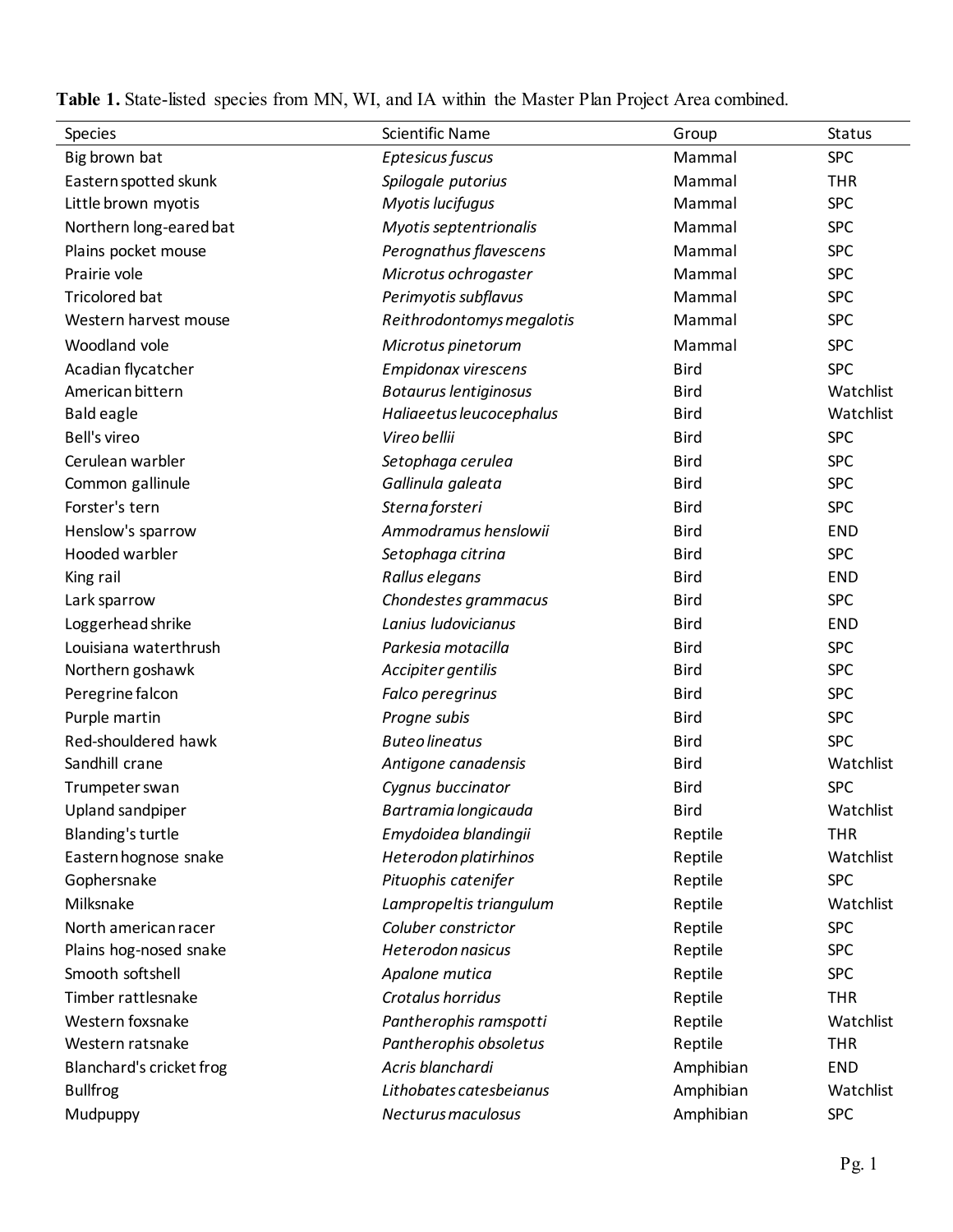| Species                    | Scientific Name             | Group     | Status     |
|----------------------------|-----------------------------|-----------|------------|
| Pickerel frog              | Lithobates palustris        | Amphibian | Watchlist  |
| Wood turtle                | Glyptemys insculpta         | Amphibian | <b>THR</b> |
| American brook lamprey     | Lethenteron appendix        | Fish      | Watchlist  |
| American eel               | Anguilla rostrata           | Fish      | <b>SPC</b> |
| <b>Black buffalo</b>       | Ictiobus niger              | Fish      | <b>THR</b> |
| <b>Black redhorse</b>      | Moxostoma duquesnei         | Fish      | <b>SPC</b> |
| <b>Blue sucker</b>         | Cycleptus elongatus         | Fish      | <b>SPC</b> |
| <b>Bluntnose darter</b>    | Etheostoma chlorosoma       | Fish      | <b>SPC</b> |
| Crystal darter             | Crystallaria asprella       | Fish      | <b>END</b> |
| Gilt darter                | Percina evides              | Fish      | <b>SPC</b> |
| Lake sturgeon              | Acipenser fulvescens        | Fish      | <b>SPC</b> |
| Least darter               | Etheostoma microperca       | Fish      | <b>SPC</b> |
| Mississippi silvery minnow | Hybognathus nuchalis        | Fish      | <b>SPC</b> |
| Northern sunfish           | Lepomis peltastes           | Fish      | <b>SPC</b> |
| Paddlefish                 | Polyodon spathula           | Fish      | <b>THR</b> |
| Pallid shiner              | Hybopsis amnis              | Fish      | <b>END</b> |
| Pirate perch               | Aphredoderus sayanus        | Fish      | <b>SPC</b> |
| Pugnose minnow             | Opsopoeodus emiliae         | Fish      | Watchlist  |
| Pugnose shiner             | Notropis anogenus           | Fish      | <b>THR</b> |
| Shovelnose sturgeon        | Scaphirhynchus platorynchus | Fish      | Watchlist  |
| Skipjack herring           | Alosa chrysochloris         | Fish      | <b>END</b> |
| Suckermouth minnow         | Phenacobius mirabilis       | Fish      | <b>SPC</b> |
| Warmouth                   | Lepomis gulosus             | Fish      | <b>SPC</b> |
| <b>Yellow Bass</b>         | Morone mississippiensis     | Fish      | <b>SPC</b> |
| <b>Black sandshell</b>     | Ligumia recta               | Mussel    | <b>SPC</b> |
| <b>Butterfly</b>           | Ellipsaria lineolata        | Mussel    | <b>THR</b> |
| Ebonyshell                 | Fusconaia ebena             | Mussel    | <b>END</b> |
| Elephant-ear               | Elliptio crassidens         | Mussel    | <b>END</b> |
| Elktoe                     | Alasmidonta marginata       | Mussel    | <b>THR</b> |
| Ellipse                    | Venustaconcha ellipsiformis | Mussel    | <b>THR</b> |
| Fawnsfoot                  | Truncilla donaciformis      | Mussel    | <b>THR</b> |
| Flat floater               | Anodonta suborbiculata      | Mussel    | <b>SPC</b> |
| Fluted-shell               | Lasmigona costata           | Mussel    | <b>THR</b> |
| Hickorynut                 | Obovaria olivaria           | Mussel    | Watchlist  |
| Higgins eye                | Lampsilis higginsii         | Mussel    | <b>END</b> |
| Monkeyface                 | Quadrula metanevra          | Mussel    | <b>THR</b> |
| Mucket                     | Actinonaias ligamentina     | Mussel    | <b>THR</b> |
| Pistolgrip                 | Tritogonia verrucosa        | Mussel    | <b>END</b> |
| Purple wartyback           | Cyclonaias tuberculata      | Mussel    | <b>END</b> |
| Rock pocketbook            | Arcidens confragosus        | Mussel    | <b>END</b> |
| Round pigtoe               | Pleurobema sintoxia         | Mussel    | <b>SPC</b> |
| Salamander mussel          | Simpsonaias ambigua         | Mussel    | <b>END</b> |
| Scaleshell                 | Leptodea leptodon           | Mussel    | Watchlist  |
| Sheepnose                  | Plethobasus cyphyus         | Mussel    | <b>END</b> |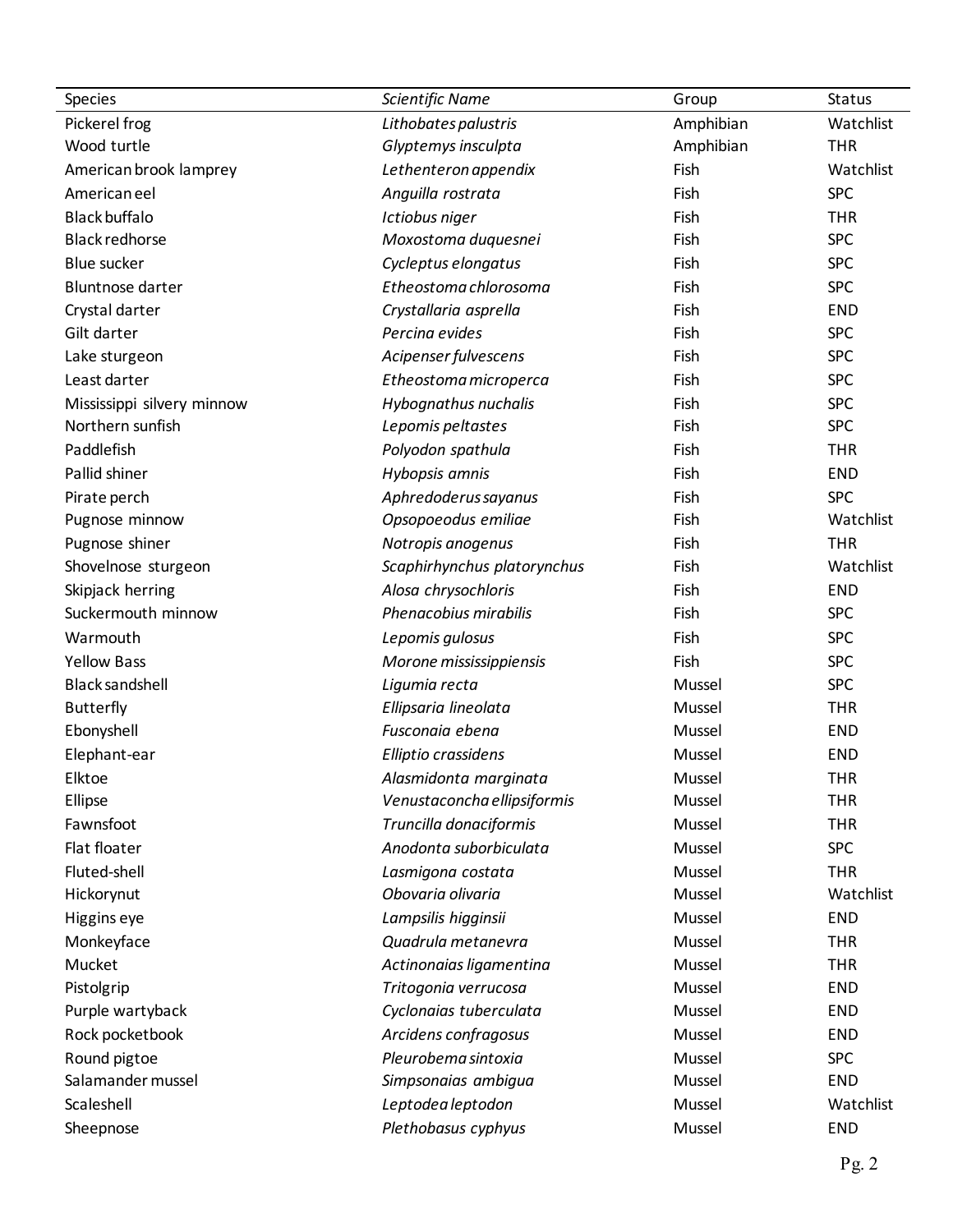| Species                       | Scientific Name                    | Group                 | Status     |
|-------------------------------|------------------------------------|-----------------------|------------|
| Snuffbox                      | Epioblasma triquetra               | Mussel                | <b>END</b> |
| Spectaclecase                 | Cumberlandia monodonta             | Mussel                | <b>END</b> |
| Spike                         | Elliptio dilatata                  | Mussel                | <b>THR</b> |
| Wartyback                     | Quadrula nodulata                  | Mussel                | <b>THR</b> |
| Washboard                     | Megalonaias nervosa                | Mussel                | <b>END</b> |
| Winged mapleleaf              | Quadrula fragosa                   | Mussel                | <b>END</b> |
| Yellow sandshell              | Lampsilis teres                    | Mussel                | <b>END</b> |
| Rogers snaggletooth snail     | Gastrocopta rogersensis            | Snail                 | <b>SPC</b> |
| Red-tailed prairie leafhopper | Aflexia rubranura                  | Insect                | <b>SPC</b> |
| A Caddisfly                   | Ironoquia punctatissima            | Insect                | <b>THR</b> |
| A Caddisfly                   | Limnephilus rossi                  | Insect                | <b>THR</b> |
| A Caddisfly                   | Limnephilus secludens              | Insect                | <b>END</b> |
| A Caddisfly                   | Protoptila erotica                 | Insect                | <b>SPC</b> |
| A jumping spider              | Habronattus viridipes              | Insect                | <b>SPC</b> |
| A jumping spider              | Marpissa grata                     | Insect                | Watchlist  |
| A jumping spider              | Paradamoetas fontanus              | Insect                | <b>SPC</b> |
| A jumping spider              | Pelegrina arizonensis              | Insect                | <b>SPC</b> |
| A jumping spider              | Phidippus apacheanus               | Insect                | <b>SPC</b> |
| A jumping spider              | Sassacus papenhoei                 | Insect                | <b>SPC</b> |
| A purse casemaker caddisfly   | Ochrotrichia spinosa               | Insect                | <b>END</b> |
| Abbreviated underwing         | Catocala abbreviatella             | Insect                | <b>SPC</b> |
| American burying beetle       | Nicrophorus americanus             | Insect                | Watchlist  |
| Ghost tiger beetle            | Cicindela lepida                   | Insect                | <b>THR</b> |
| Leadplant flower moth         | Schinia lucens                     | Insect                | <b>SPC</b> |
| Leonard's skipper             | Hesperia leonardus                 | Insect                | <b>SPC</b> |
| Ottoe skipper                 | Hesperia ottoe                     | Insect                | <b>END</b> |
| Persius dusky wing            | Erynnis persius persius            | Insect                | <b>END</b> |
| Regal fritillary              | Speyeria idalia                    | Insect                | <b>SPC</b> |
| Rusty-patched bumble bee      | <b>Bombus affinis</b>              | Insect                | Watchlist  |
| Sandy stream tiger beetle     | Cicindela macra macra              | Insect                | <b>SPC</b> |
| Splendid tiger beetle         | Cicindela splendida cyanocephalata | Insect                | <b>SPC</b> |
|                               | Rorippa sinuata                    | Vascular Plant        | Watchlist  |
| American ginseng              | Panax quinquefolius                | <b>Vascular Plant</b> | <b>SPC</b> |
| Autumn fimbry                 | Fimbristylis autumnalis            | Vascular Plant        | <b>SPC</b> |
| <b>Beach heather</b>          | Hudsonia tomentosa                 | Vascular Plant        | <b>THR</b> |
| Beaked snakeroot              | Sanicula trifoliata                | Vascular Plant        | <b>SPC</b> |
| Beaked spikerush              | Eleocharis rostellata              | Vascular Plant        | <b>THR</b> |
| Beard-tongue                  | Penstemon digitalis                | Vascular Plant        | Watchlist  |
| Biennial gaura                | Gaura biennis                      | Vascular Plant        | Watchlist  |
| Black huckleberry             | Gaylussacia baccata                | Vascular Plant        | <b>THR</b> |
| Bladderpod                    | Physaria ludoviciana               | Vascular Plant        | <b>END</b> |
| <b>Bluntlobe cliff</b>        | Woodsia obtusa                     | Vascular Plant        | Watchlist  |
| Blunt-lobed grapefern         | Botrychium oneidense               | Vascular Plant        | <b>THR</b> |
| Broad Beech fern              | Phegopteris hexagonoptera          | Vascular Plant        | <b>END</b> |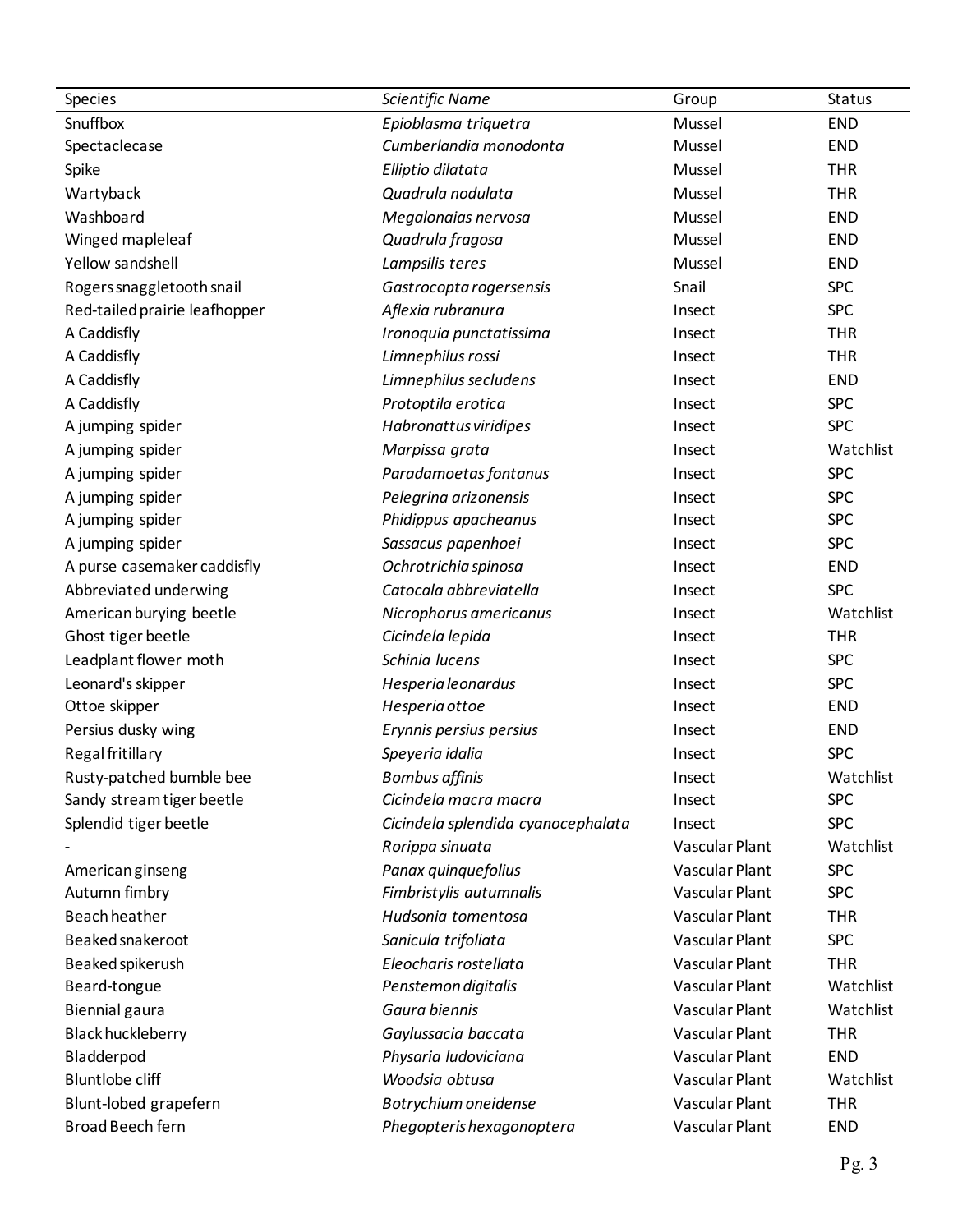| <b>Species</b>          | Scientific Name                        | Group                 | Status     |
|-------------------------|----------------------------------------|-----------------------|------------|
| <b>Butternut</b>        | Juglans cinerea                        | Vascular Plant        | <b>END</b> |
| Canada frostweed        | Crocanthemum canadense                 | Vascular Plant        | <b>SPC</b> |
| Catchfly grass          | Leersia lenticularis                   | <b>Vascular Plant</b> | <b>THR</b> |
| Cattail sedge           | Carex typhina                          | <b>Vascular Plant</b> | <b>SPC</b> |
| Christmas fern          | Polystichum acrostichoides             | Vascular Plant        | <b>END</b> |
| Clasping milkweed       | Asclepias amplexicaulis                | Vascular Plant        | <b>THR</b> |
| Clinton's bulrush       | Trichophorum clintonii                 | Vascular Plant        | <b>THR</b> |
| Clustered broomrape     | Orobanche fasciculata                  | Vascular Plant        | <b>THR</b> |
| Cowbane                 | Oxypolis rigidior                      | Vascular Plant        | Watchlist  |
| Creeping juniper        | Juniperus horizontalis                 | Vascular Plant        | <b>SPC</b> |
| Cross-leaved milkwort   | Polygala cruciata                      | Vascular Plant        | <b>END</b> |
| Davis' sedge            | Carex davisii                          | Vascular Plant        | <b>THR</b> |
| Devil's tongue          | Opuntia macrorhiza                     | Vascular Plant        | <b>SPC</b> |
| Discoid beggarticks     | Bidens discoidea                       | Vascular Plant        | <b>SPC</b> |
| Diverse-leaved pondweed | Potamogeton diversifolius              | <b>Vascular Plant</b> | <b>END</b> |
| Dwarftrout lily         | Erythronium propullans                 | <b>Vascular Plant</b> | <b>END</b> |
| Eared false foxglove    | Agalinis auriculata                    | Vascular Plant        | <b>END</b> |
| Ebony spleenwort        | Asplenium platyneuron                  | Vascular Plant        | <b>SPC</b> |
| Edible valerian         | Valeriana edulis var. ciliata          | Vascular Plant        | <b>THR</b> |
| Fernleaf false foxglove | Aureolaria pedicularia                 | Vascular Plant        | <b>THR</b> |
| Forked chickweed        | Paronychia fastigiata var. fastigiata  | Vascular Plant        | <b>END</b> |
| Glade mallow            | Napaea dioica                          | Vascular Plant        | <b>THR</b> |
| Goat's rue              | Tephrosia virginiana                   | Vascular Plant        | <b>SPC</b> |
| Goldie's fern           | Dryopteris goldiana                    | Vascular Plant        | <b>SPC</b> |
| Gray's sedge            | Carex grayi                            | Vascular Plant        | <b>SPC</b> |
| Great indian plantain   | Arnoglossum reniforme                  | Vascular Plant        | <b>THR</b> |
| Green dragon            | Arisaema dracontium                    | Vascular Plant        | <b>SPC</b> |
| Hair-like beak rush     | Rhynchospora capillacea                | Vascular Plant        | <b>THR</b> |
| Handsome sedge          | Carex formosa                          | Vascular Plant        | <b>END</b> |
| Hill's thistle          | Cirsium pumilum var. hillii            | Vascular Plant        | <b>SPC</b> |
| Honeylocust             | Gleditsia triacanthos                  | Vascular Plant        | Watchlist  |
| Hooded arrowhead        | Sagittaria calycina var. calycina      | Vascular Plant        | <b>THR</b> |
| James' polanisia        | Polanisia jamesii                      | Vascular Plant        | <b>END</b> |
| Jewelled shooting star  | Dodecatheon amethystinum               | Vascular Plant        | Watchlist  |
| Kentucky coffee tree    | Gymnocladus dioica                     | Vascular Plant        | <b>SPC</b> |
| Kinnickinnick dewberry  | Rubus multifer                         | Vascular Plant        | <b>SPC</b> |
| Kitten-tails            | Besseya bullii                         | Vascular Plant        | <b>THR</b> |
| Lance-leaf violet       | Viola lanceolata var. lanceolata       | Vascular Plant        | <b>THR</b> |
| Late hawthorn           | Crataegus calpodendron                 | Vascular Plant        | <b>SPC</b> |
| Laurentian bladder fern | Cystopteris laurentiana                | Vascular Plant        | Watchlist  |
| Licorice bedstraw       | Galium circaezans var. hypomalacum     | Vascular Plant        | Watchlist  |
| Long-bearded hawkweed   | Hieracium longipilum                   | Vascular Plant        | Watchlist  |
| Louisiana Broomrape     | Orobanche ludoviciana var. ludoviciana | Vascular Plant        | <b>THR</b> |
| Marginal shield fern    | Dryopteris marginalis                  | Vascular Plant        | <b>END</b> |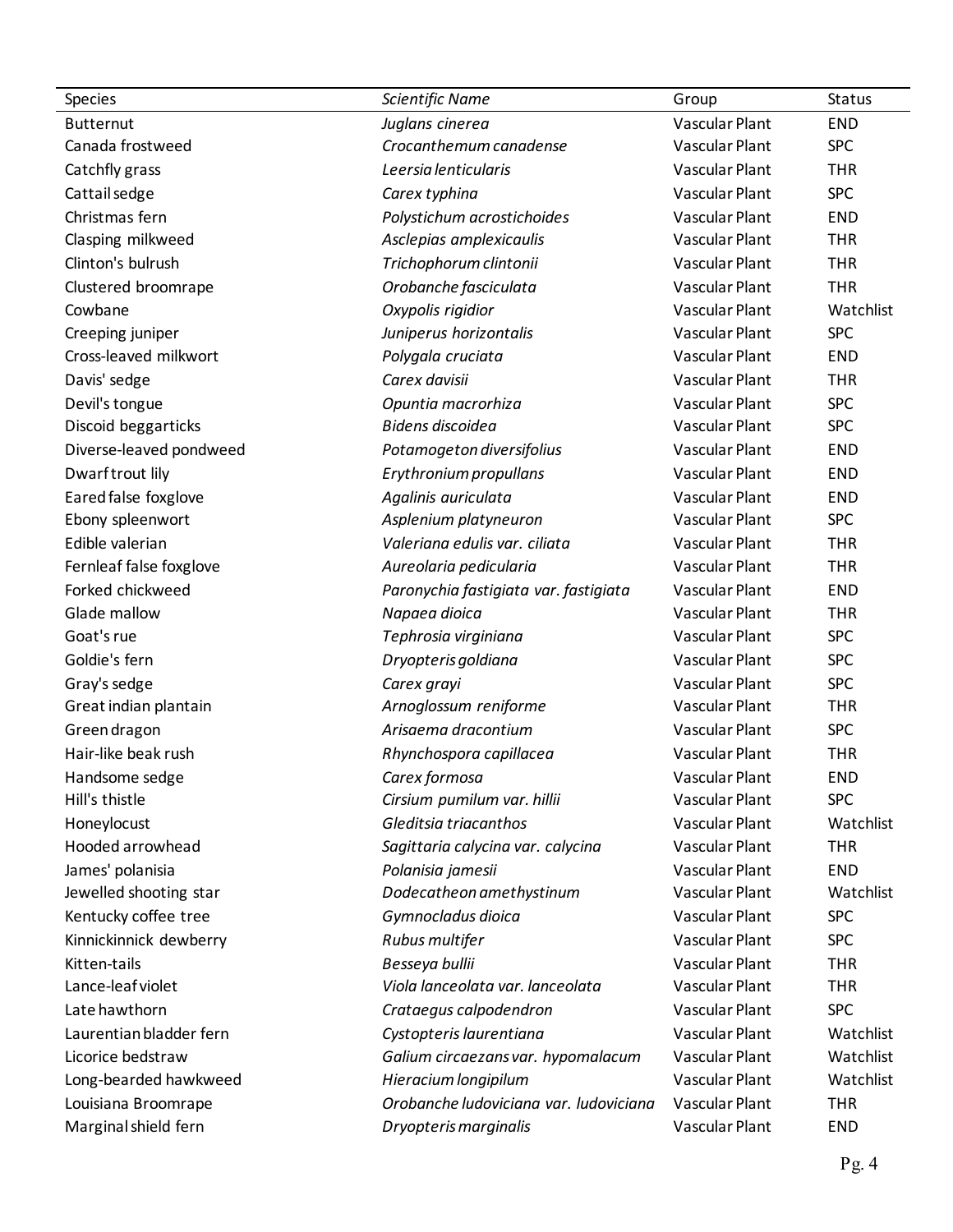| Species                       | Scientific Name                     | Group                 | Status     |
|-------------------------------|-------------------------------------|-----------------------|------------|
| Marginated rush               | Juncus marginatus                   | Vascular Plant        | <b>END</b> |
| Mild water pepper             | Polygonum hydropiperoides           | Vascular Plant        | Watchlist  |
| Montia                        | Montia chamissoi                    | Vascular Plant        | <b>END</b> |
| Muskingum sedge               | Carex muskingumensis                | Vascular Plant        | <b>SPC</b> |
| Narrow-leaved pinweed         | Lechea tenuifolia var. tenuifolia   | Vascular Plant        | <b>END</b> |
| Narrow-leaved spleenwort      | Diplazium pycnocarpon               | Vascular Plant        | <b>THR</b> |
| Old field toadflax            | Nuttallanthus canadensis            | Vascular Plant        | <b>SPC</b> |
| One-flowered broomrape        | Orobanche uniflora                  | Vascular Plant        | <b>THR</b> |
| Oregon woodsia                | Woodsia oregana ssp. cathcartiana   | Vascular Plant        | <b>SPC</b> |
| Ovate-leaved skullcap         | Scutellaria ovata var. versicolor   | Vascular Plant        | <b>THR</b> |
| Plains wild indigo            | Baptisia bracteata var. glabrescens | Vascular Plant        | <b>SPC</b> |
| Plantain-leaved sedge         | Carex plantaginea                   | Vascular Plant        | <b>END</b> |
| Prairie moonwort              | Botrychium campestre                | <b>Vascular Plant</b> | <b>SPC</b> |
| Purple ciff brake             | Pellaea atropurpurea                | Vascular Plant        | <b>SPC</b> |
| Purple rocket                 | Iodanthus pinnatifidus              | Vascular Plant        | <b>END</b> |
| Purple sandgrass              | Triplasis purpurea var. purpurea    | Vascular Plant        | <b>SPC</b> |
| Rattlebox                     | Crotalaria sagittalis               | Vascular Plant        | <b>SPC</b> |
| Raven's foot sedge            | Carex crus-corvi                    | Vascular Plant        | Watchlist  |
| Red mulberry                  | Morus rubra                         | Vascular Plant        | Watchlist  |
| Reniform sullivantia          | Sullivantia sullivantii             | Vascular Plant        | <b>THR</b> |
| Rhombic evening primrose      | Oenothera rhombipetala              | Vascular Plant        | <b>SPC</b> |
| Rock fir moss                 | Huperzia porophila                  | Vascular Plant        | <b>THR</b> |
| Rock sandwort                 | Minuartia dawsonensis               | Vascular Plant        | <b>THR</b> |
| Rough avens                   | Geum laciniatum                     | Vascular Plant        | Watchlist  |
| Rough-seeded fameflower       | Phemeranthus rugospermus            | Vascular Plant        | <b>THR</b> |
| Round-stemmed false foxglove  | Agalinis gattingeri                 | <b>Vascular Plant</b> | <b>END</b> |
| Seaside three-awn             | Aristida tuberculosa                | Vascular Plant        | <b>THR</b> |
| Sessile-flowered yellow cress | Rorippa sessiliflora                | <b>Vascular Plant</b> | <b>SPC</b> |
| Short-beaked arrowhead        | Sagittaria brevirostra              | Vascular Plant        | <b>END</b> |
| Silverleaf grape              | Vitis aestivalis var. argentifolia  | Vascular Plant        | <b>THR</b> |
| Silvery spleenwort            | Deparia acrostichoides              | Vascular Plant        | <b>SPC</b> |
| Slashed evening primrose      | Oenothera laciniata                 | Vascular Plant        | Watchlist  |
| Slender dayflower             | Commelina erecta                    | Vascular Plant        | <b>END</b> |
| Slender naiad                 | Najas gracillima                    | Vascular Plant        | <b>SPC</b> |
| Small white lady's-slipper    | Cypripedium candidum                | Vascular Plant        | <b>SPC</b> |
| Small-leaved pussytoes        | Antennaria parvifolia               | Vascular Plant        | <b>SPC</b> |
| Smooth rock cress             | Boechera laevigata                  | Vascular Plant        | <b>SPC</b> |
| Snow trillium                 | Trillium nivale                     | Vascular Plant        | <b>SPC</b> |
| Snowy campion                 | Silene nivea                        | Vascular Plant        | <b>THR</b> |
| Squirrel corn                 | Dicentra canadensis                 | Vascular Plant        | <b>SPC</b> |
| St. lawrence grapefern        | Botrychium rugulosum                | Vascular Plant        | <b>SPC</b> |
| Sterile sedge                 | Carex sterilis                      | Vascular Plant        | <b>THR</b> |
| Stream parsnip                | Berula erecta                       | Vascular Plant        | <b>THR</b> |
| Sullivant's milkweed          | Asclepias sullivantii               | Vascular Plant        | <b>THR</b> |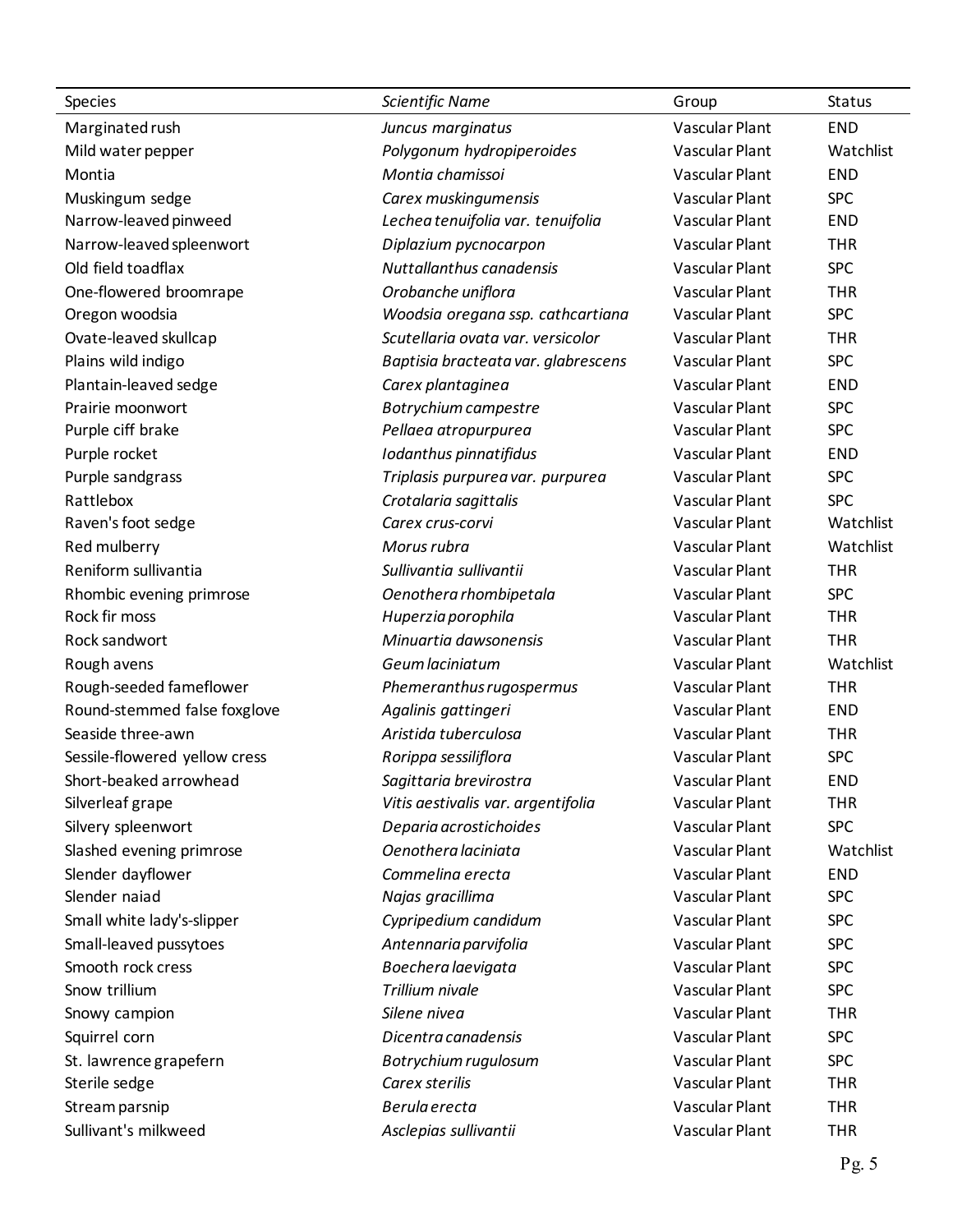| Species                                   | Scientific Name                       | Group                 | Status     |
|-------------------------------------------|---------------------------------------|-----------------------|------------|
| Swamp white oak                           | Quercus bicolor                       | Vascular Plant        | <b>SPC</b> |
| Sweet-smelling indian plantain            | Hasteola suaveolens                   | Vascular Plant        | <b>END</b> |
| <b>Tall nutrush</b>                       | Scleria triglomerata                  | Vascular Plant        | <b>END</b> |
| Tubercled rein orchid                     | Platanthera flava var. herbiola       | Vascular Plant        | <b>THR</b> |
| Tuberous indian-plantain                  | Arnoglossum plantagineum              | Vascular Plant        | <b>THR</b> |
| Twig rush                                 | Cladium mariscoides                   | Vascular Plant        | <b>SPC</b> |
| Twisted yellow-eyed grass                 | Xyris torta                           | Vascular Plant        | <b>END</b> |
| <b>Upland boneset</b>                     | Eupatorium sessilifolium              | Vascular Plant        | <b>THR</b> |
| Venus' looking-glass                      | Triodanis leptocarpa                  | <b>Vascular Plant</b> | Watchlist  |
| Virginia water horehound                  | Lycopus virginicus                    | Vascular Plant        | Watchlist  |
| Waterhyssop                               | Bacopa rotundifolia                   | Vascular Plant        | <b>THR</b> |
| Water-willow                              | Decodon verticillatus var. laevigatus | Vascular Plant        | <b>SPC</b> |
| Western prairie fringed orchid            | Platanthera praeclara                 | Vascular Plant        | <b>END</b> |
| White heath aster                         | Symphyotrichum pilosum                | Vascular Plant        | SLL-Watch  |
| Whorled nutrush                           | Scleria verticillata                  | Vascular Plant        | <b>THR</b> |
| Wild petunia                              | Ruellia humilis                       | Vascular Plant        | <b>SPC</b> |
| Wild sweetwilliam                         | Phlox maculata                        | Vascular Plant        | <b>SPC</b> |
| Witch-hazel                               | Hamamelis virginiana                  | Vascular Plant        | <b>THR</b> |
| Yellow pimpernel                          | Taenidia integerrima                  | Vascular Plant        | <b>SPC</b> |
| Yellow-fruit sedge                        | Carex annectens                       | Vascular Plant        | <b>SPC</b> |
| Bug-on-a-stick moss                       | Buxbaumia aphylla                     | Nonvascular Plant     | <b>SPC</b> |
| Differential branched crease capsule moss | Aulacomnium heterostichum             | Nonvascular Plant     | <b>SPC</b> |
| Pygmy plume moss                          | Cyrto-hypnum pygmaeum                 | Nonvascular Plant     | <b>SPC</b> |
| Sword moss                                | Bryoxiphium norvegicum                | Nonvascular Plant     | <b>END</b> |
| Tall extinguisher moss                    | Encalypta procera                     | Nonvascular Plant     | <b>SPC</b> |
| A species of fungus                       | Lysurus cruciatus                     | <b>Fungus</b>         | <b>SPC</b> |
| A species of fungus                       | Psathyrella cystidiosa                | <b>Fungus</b>         | <b>END</b> |
| A species of fungus                       | Psathyrella rhodospora                | <b>Fungus</b>         | <b>END</b> |
| Bloody beard lichen                       | Usnea mutabilis                       | <b>Fungus</b>         | <b>THR</b> |
| Red beard lichen                          | Usnea rubicunda                       | <b>Fungus</b>         | <b>SPC</b> |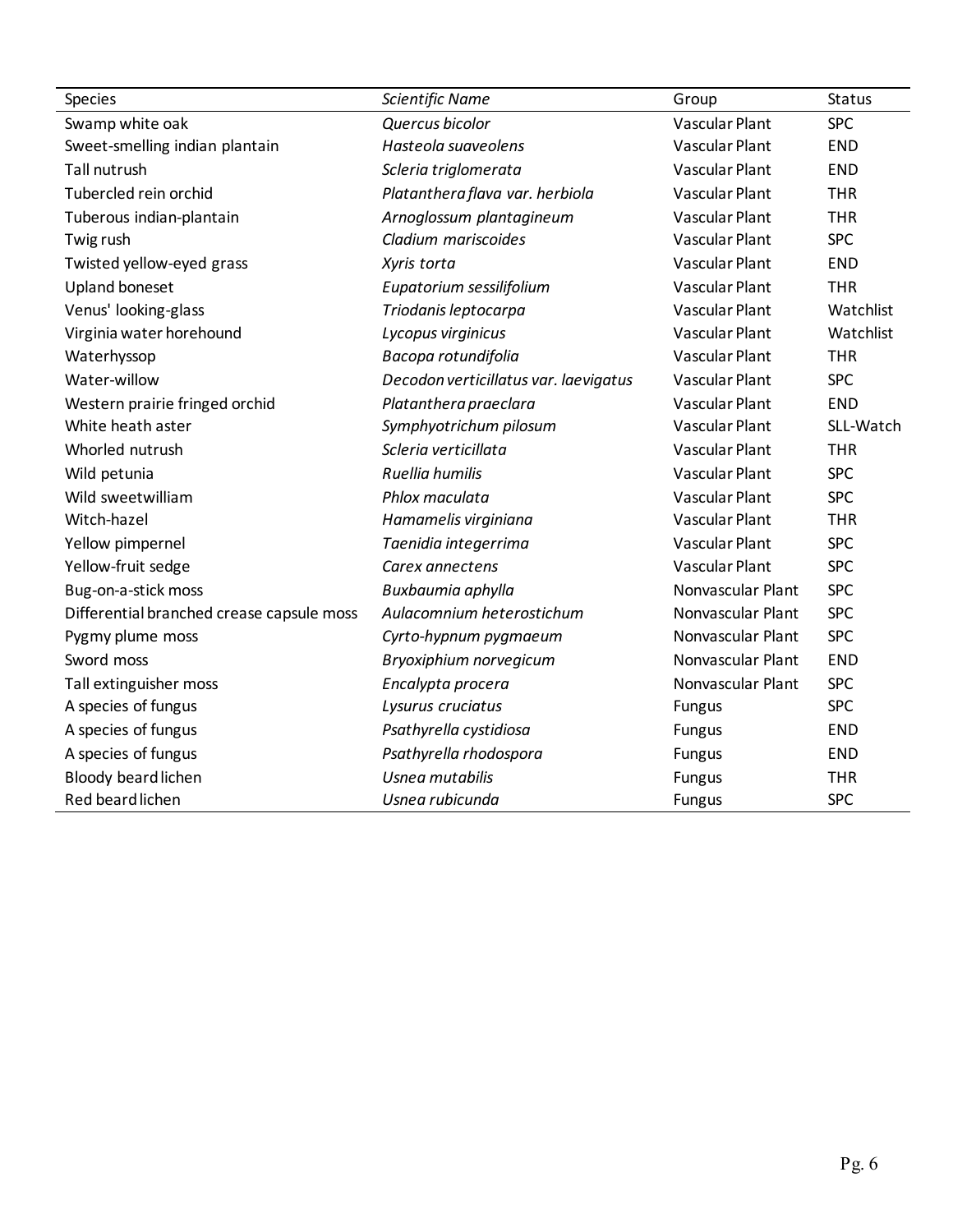| Common Name                | Scientific Name           | Occurrence              |
|----------------------------|---------------------------|-------------------------|
| American badger            | Taxidea taxus             | Present                 |
| American beaver            | Castor canadensis         | Present                 |
| American black bear        | Ursus americanus          | Present                 |
| American mink              | Mustela vison             | Present                 |
| American red squirrel      | Tamiasciurus hudsonicus   | Present                 |
| American water shrew       | Sorex palustris           | Unconfirmed             |
| Arctic shrew               | Sorex arcticus            | Unconfirmed             |
| Big brown bat              | Eptesicus fuscus          | Present                 |
| <b>Bobcat</b>              | Lynx rufus                | Present                 |
| Brown rat                  | Rattus norvegicus         | Present                 |
| Canada Iynx                | Lynx canadensis           | Unconfirmed             |
| Common shrew               | Sorex cinereus            | Present                 |
| Coyote                     | Canis latrans             | Present                 |
| Deer mouse                 | Peromyscus maniculatus    | Present                 |
| Eastern chipmunk           | Tamias striatus           | Present                 |
| Eastern cottontail         | Sylvilagus floridanus     | Present                 |
| Eastern gray squirrel      | Sciurus carolinensis      | Present                 |
| Eastern mole               | Scalopus aquaticus        | Present                 |
| Eastern red bat            | Lasiurus borealis         | Present                 |
| Eastern spotted skunk      | Spilogale putorius        | Historical              |
| Fisher                     | Martes pennanti           | Historical              |
| Fox squirrel               | Sciurus niger             | Present                 |
| Franklin's ground squirrel | Spermophilus franklinii   | <b>Probably Present</b> |
| <b>Gray fox</b>            | Urocyon cinereoargenteus  | Present                 |
| Groundhog                  | Marmota monax             | Present                 |
| Hoary bat                  | Lasiurus cinereus         | Present                 |
| House mouse                | Mus musculus              | Present                 |
| Least weasel               | Mustela nivalis           | Probably Present        |
| Little brown bat           | Myotis lucifugus          | Present                 |
| Long-tailed Weasel         | Mustela frenata           | Present                 |
| Meadow jumping mouse       | Zapus hudsonius           | Historical              |
| Meadow vole                | Microtus pennsylvanicus   | Present                 |
| Moose                      | Alces alces               | Historical              |
| Mountain lion              | Felis concolor            | Unconfirmed             |
| Muskrat                    | Ondatra zibethicus        | Present                 |
| North American least shrew | Cryptotis parva           | Unconfirmed             |
| North American porcupine   | Erethizon dorsatum        | Present                 |
| North American river otter | Lontra canadensis         | Present                 |
| Northern flying squirrel   | Glaucomys sabrinus        | Unconfirmed             |
| Northern long-eared bat    | Myotis septentrionalis    | Present                 |
| Northern short-tailed shew | <b>Blarina brevicauda</b> | Present                 |
| Nutria                     | Myocastor coypus          | Present                 |
|                            |                           |                         |

**Table 2.** Mammal species present within the MNRRA corridor, which represents the Project Area.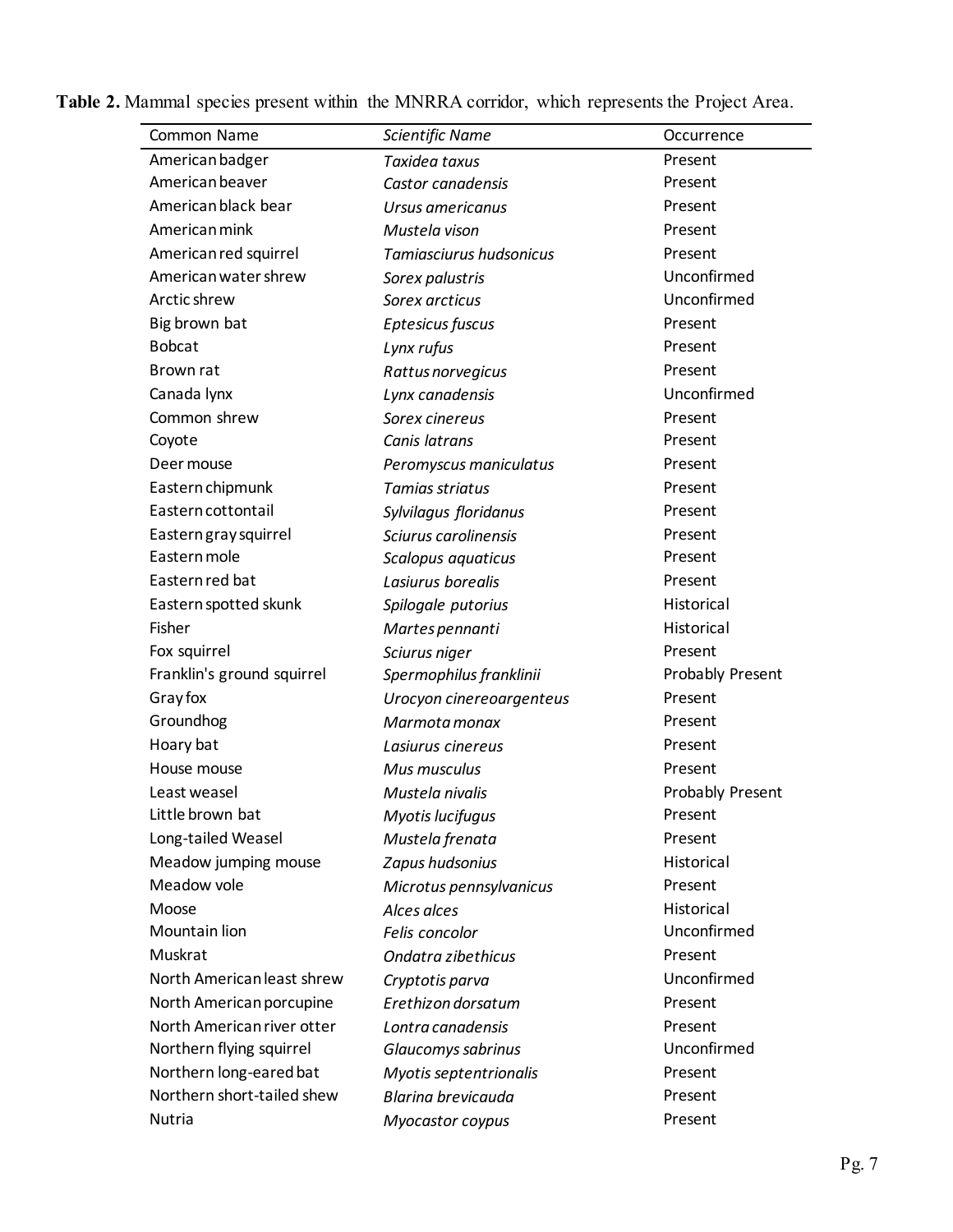| Common Name                    | Scientific Name               | Occurrence              |
|--------------------------------|-------------------------------|-------------------------|
| Plains pocket gopher           | Geomys bursarius              | Present                 |
| Plains pocket mouse            | Perognathus flavescens        | Present                 |
| Prairie vole                   | Microtus ochrogaster          | Historical              |
| Raccoon                        | Procyon lotor                 | Present                 |
| Red fox                        | <b>Vulpes vulpes</b>          | Present                 |
| Silver-haired bat              | Lasionycteris noctivagans     | Present                 |
| Snowshoe hare                  | Lepus americanus              | Present                 |
| Southern bog lemming           | Synaptomys cooperi            | Present                 |
| Southern flying squirrel       | Glaucomys volans              | <b>Probably Present</b> |
| Southern red-backed vole       | Clethrionomys gapperi         | <b>Probably Present</b> |
| Star-nosed mole                | Condylura cristata            | Present                 |
| Striped skunk                  | Mephitis mephitis             | Present                 |
| Thirteen-lined ground squirrel | Spermophilus tridecemlineatus | Present                 |
| <b>Tricolored bat</b>          | Pipistrellus subflavus        | Present                 |
| Virginia opossum               | Didelphis virginiana          | Present                 |
| Western harvest mouse          | Reithrodontomys megalotis     | Present                 |
| White-footed mouse             | Peromyscus leucopus           | Present                 |
| White-tailed deer              | Odocoileus virginianus        | Present                 |
| White-tailed jackrabbit        | Lepus townsendii              | Present                 |
| Woodland jumping mouse         | Napaeozapus insignis          | Unconfirmed             |
| Woodland vole                  | Microtus pinetorum            | Present                 |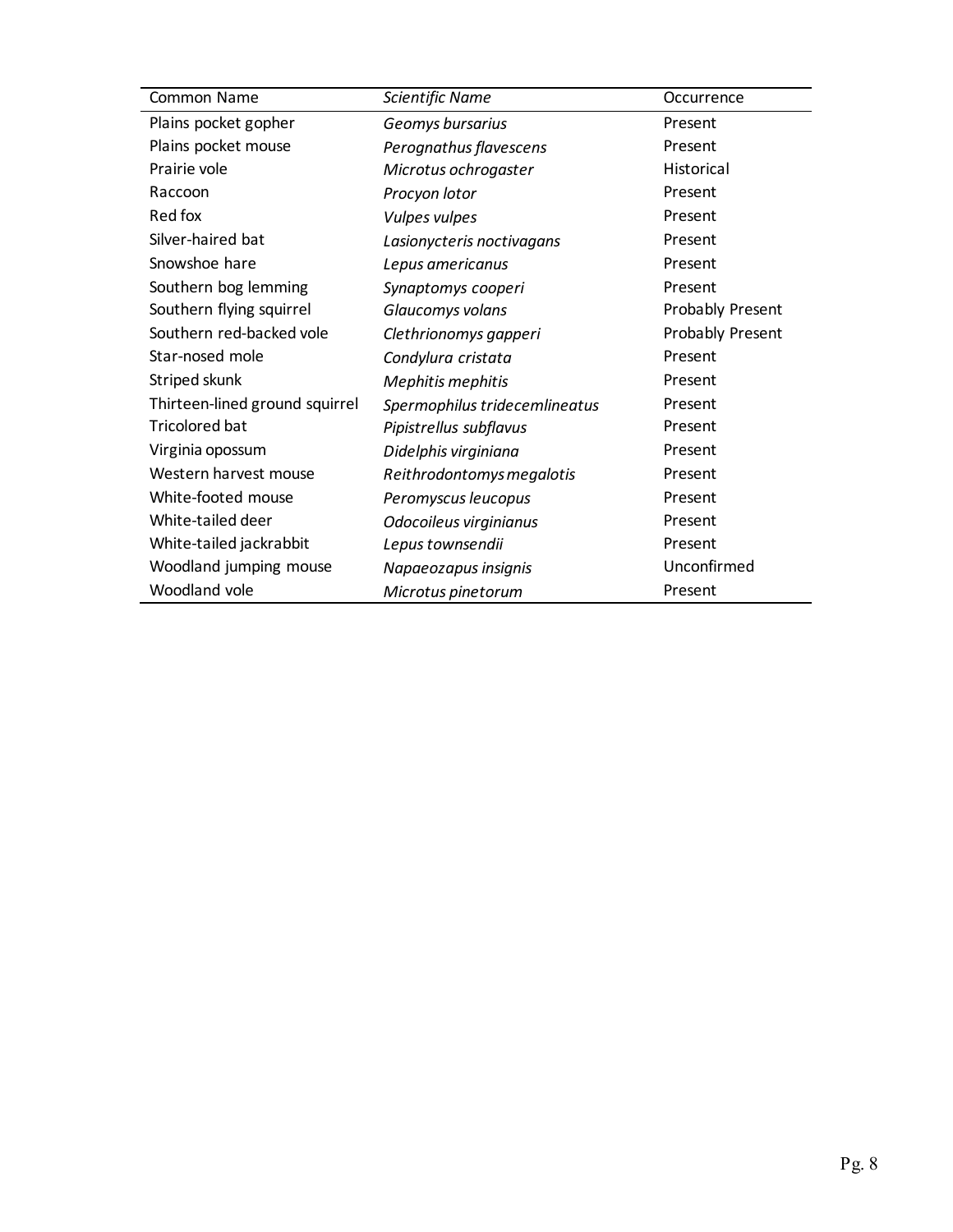| <b>Common Names</b>          | <b>Scientific Name</b>   | Family       | Occurrence  |
|------------------------------|--------------------------|--------------|-------------|
| American swallow-tailed kite | Elanoides forficatus     | Accipitridae | Historical  |
| <b>Bald eagle</b>            | Haliaeetus leucocephalus | Accipitridae | Present     |
| Broad-winged hawk            | <b>Buteo platypterus</b> | Accipitridae | Present     |
| Cooper's hawk                | Accipiter cooperii       | Accipitridae | Present     |
| Ferruginous hawk             | <b>Buteo regalis</b>     | Accipitridae | Unconfirmed |
| Golden eagle                 | Aquila chrysaetos        | Accipitridae | Present     |
| Northern goshawk             | Accipiter gentilis       | Accipitridae | Present     |
| Northern harrier             | Circus cyaneus           | Accipitridae | Present     |
| Red-shouldered hawk          | <b>Buteo lineatus</b>    | Accipitridae | Present     |
| Red-tailed hawk              | <b>Buteo jamaicensis</b> | Accipitridae | Present     |
| Rough-legged hawk            | <b>Buteo lagopus</b>     | Accipitridae | Present     |
| Sharp-shinned hawk           | Accipiter striatus       | Accipitridae | Present     |
| Swainson's hawk              | <b>Buteo swainsoni</b>   | Accipitridae | Present     |
| Horned lark                  | Eremophila alpestris     | Alaudidae    | Present     |
| <b>Belted kingfisher</b>     | Ceryle alcyon            | Alcedinidae  | Present     |
| American black duck          | Anas rubripes            | Anatidae     | Present     |
| American wigeon              | Anas americana           | Anatidae     | Present     |
| Barrow's goldeneye           | Bucephala islandica      | Anatidae     | Present     |
| <b>Black scoter</b>          | Melanitta nigra          | Anatidae     | Present     |
| Blue goose                   | Chen caerulescens        | Anatidae     | Present     |
| Blue-winged teal             | Anas discors             | Anatidae     | Present     |
| <b>Bufflehead</b>            | Bucephala albeola        | Anatidae     | Present     |
| Canada goose                 | Branta canadensis        | Anatidae     | Present     |
| Canvasback                   | Aythya valisineria       | Anatidae     | Present     |
| Cinnamon teal                | Anas cyanoptera          | Anatidae     | Present     |
| Common goldeneye             | Bucephala clangula       | Anatidae     | Present     |
| Common merganser             | Mergus merganser         | Anatidae     | Present     |
| eurasian teal                | Anas crecca              | Anatidae     | Present     |
| Gadwall                      | Anas strepera            | Anatidae     | Present     |
| Greater scaup                | Aythya marila            | Anatidae     | Present     |
| Greater white-fronted goose  | Anser albifrons          | Anatidae     | Present     |
| Hooded merganser             | Lophodytes cucullatus    | Anatidae     | Present     |
| Lesser scaup                 | Aythya affinis           | Anatidae     | Present     |
| Long-tailed duck             | Clangula hyemalis        | Anatidae     | Present     |
| Mallard                      | Anas platyrhynchos       | Anatidae     | Present     |
| Mute swan                    | Cygnus olor              | Anatidae     | Present     |
| Northern pintail             | Anas acuta               | Anatidae     | Present     |
| Northern shoveler            | Anas clypeata            | Anatidae     | Present     |
| Red-breasted merganser       | Mergus serrator          | Anatidae     | Present     |
| Redhead                      | Aythya americana         | Anatidae     | Present     |
| Ring-necked duck             | Aythya collaris          | Anatidae     | Present     |
| Ruddy duck                   | Oxyura jamaicensis       | Anatidae     | Present     |

**Table 3.** Bird species present within the MNRRA corridor, which represents the Project Area.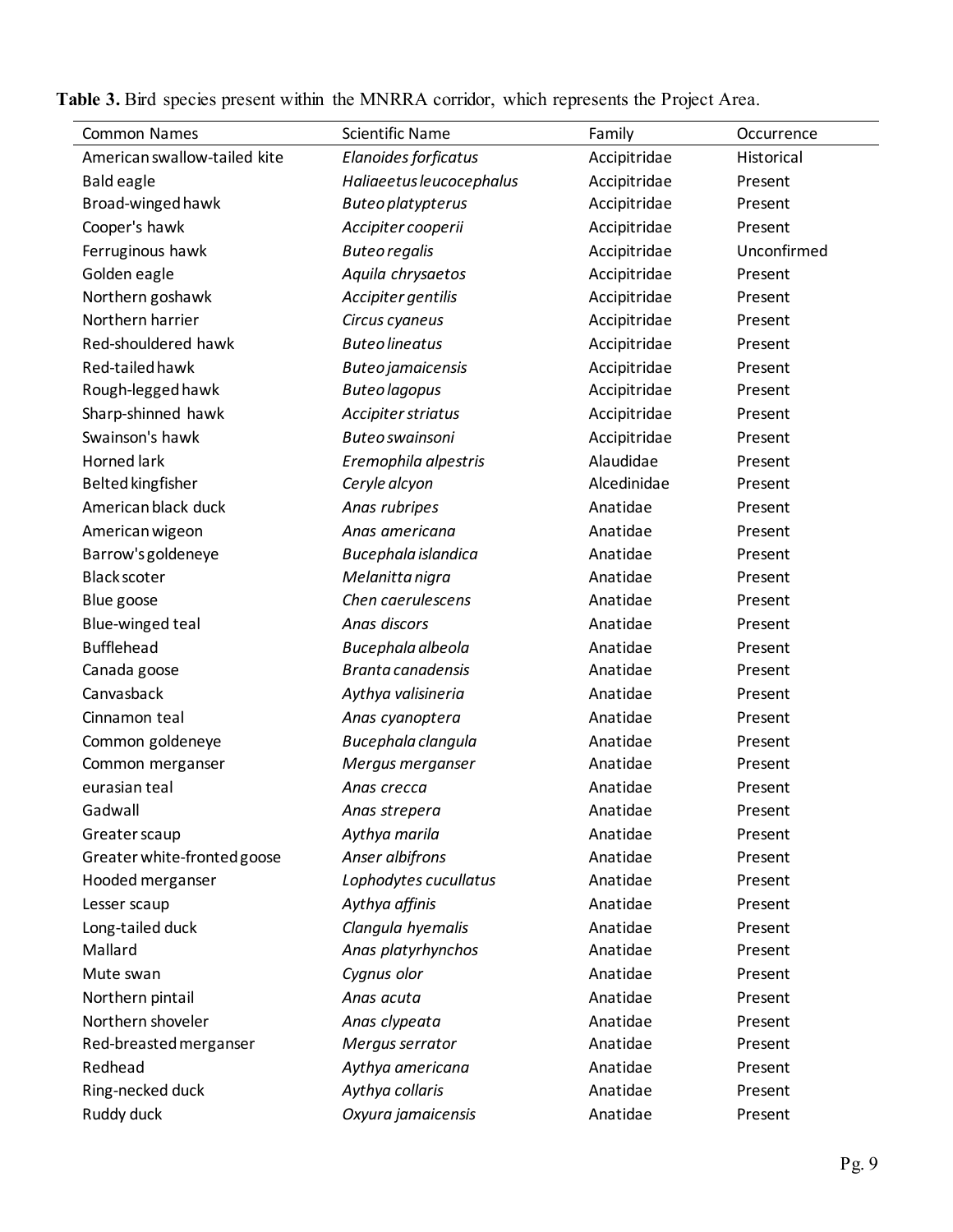| <b>Common Names</b>        | <b>Scientific Name</b>       | Family        | Occurrence       |
|----------------------------|------------------------------|---------------|------------------|
| Surf scoter                | Melanitta perspicillata      | Anatidae      | Present          |
| Trumpeter swan             | Cygnus buccinator            | Anatidae      | Present          |
| Tundra swan                | Cygnus columbianus           | Anatidae      | Present          |
| Velvet scoter              | Melanitta fusca              | Anatidae      | Present          |
| Wood duck                  | Aix sponsa                   | Anatidae      | Present          |
| Chimney swift              | Chaetura pelagica            | Apodidae      | Present          |
| American bittern           | <b>Botaurus lentiginosus</b> | Ardeidae      | Present          |
| Black-crowned night heron  | Nycticorax nycticorax        | Ardeidae      | Present          |
| Cattle egret               | <b>Bubulcus ibis</b>         | Ardeidae      | Present          |
| Great blue heron           | Ardea herodias               | Ardeidae      | Present          |
| Great egret                | Ardea alba                   | Ardeidae      | Present          |
| Green heron                | <b>Butorides virescens</b>   | Ardeidae      | Present          |
| Least bittern              | Ixobrychus exilis            | Ardeidae      | Present          |
| Little blue heron          | Egretta caerulea             | Ardeidae      | Unconfirmed      |
| Striated heron             | <b>Butorides striatus</b>    | Ardeidae      | Present          |
| Yellow-crowned night heron | Nyctanassa violacea          | Ardeidae      | Present          |
| Bohemian waxwing           | Bombycilla garrulus          | Bombycillidae | Present          |
| Cedar waxwing              | Bombycilla cedrorum          | Bombycillidae | Present          |
| Lapland longspur           | Calcarius Iapponicus         | Calcariidae   | Present          |
| Snow bunting               | Plectrophenax nivalis        | Calcariidae   | Present          |
| Common nighthawk           | Chordeiles minor             | Caprimulgidae | Present          |
| Whip-poor-will             | Caprimulgus vociferus        | Caprimulgidae | Present          |
| Dickcissel                 | Spiza americana              | Cardinalidae  | Present          |
| Indigo bunting             | Passerina cyanea             | Cardinalidae  | Present          |
| Northern cardinal          | Cardinalis cardinalis        | Cardinalidae  | Present          |
| Rose-breasted grosbeak     | Pheucticus Iudovicianus      | Cardinalidae  | Present          |
| Scarlet tanager            | Piranga olivacea             | Cardinalidae  | Present          |
| Summer tanager             | Piranga rubra                | Cardinalidae  | Probably Present |
| Western tanager            | Piranga ludoviciana          | Cardinalidae  | Present          |
| Turkey vulture             | Cathartes aura               | Cathartidae   | Present          |
| Brown creeper              | Certhia americana            | Certhiidae    | Present          |
| Eurasian treecreeper       | Certhia familiaris           | Certhiidae    | Present          |
| American golden plover     | Pluvialis dominica           | Charadriidae  | Present          |
| Grey plover                | Pluvialis squatarola         | Charadriidae  | Present          |
| Killdeer                   | Charadrius vociferus         | Charadriidae  | Present          |
| Piping plover              | Charadrius melodus           | Charadriidae  | Present          |
| Semipalmated plover        | Charadrius semipalmatus      | Charadriidae  | Present          |
| Mourning dove              | Zenaida macroura             | Columbidae    | Present          |
| Passenger pigeon           | Ectopistes migratorius       | Columbidae    | Historical       |
| Rock pigeon                | Columba livia                | Columbidae    | Present          |
| American crow              | Corvus brachyrhynchos        | Corvidae      | Present          |
| Blue jay                   | Cyanocitta cristata          | Corvidae      | Present          |
| Common raven               | Corvus corax                 | Corvidae      | Unconfirmed      |
| Gray jay                   | Perisoreus canadensis        | Corvidae      | Present          |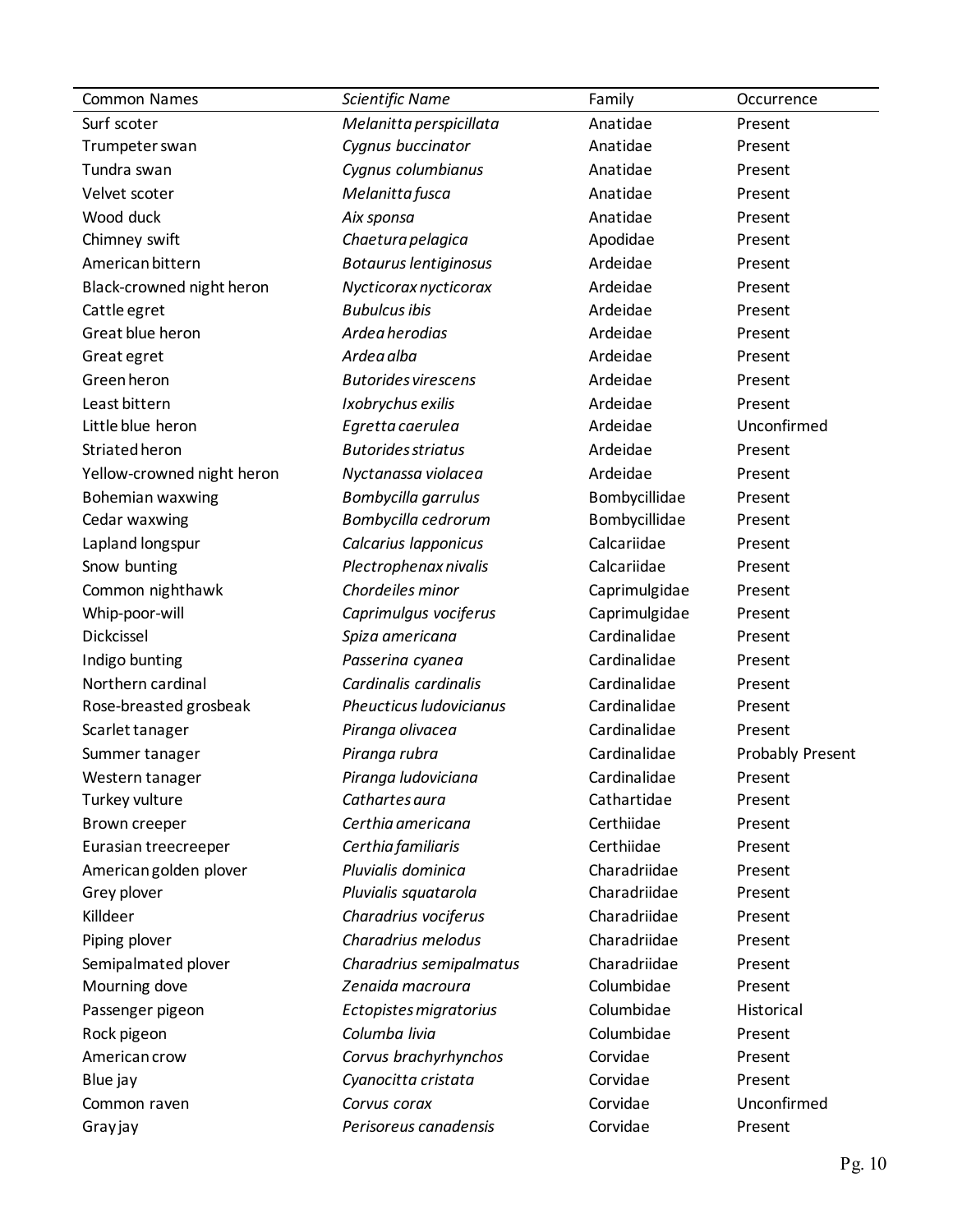| <b>Common Names</b>           | Scientific Name            | Family       | Occurrence       |
|-------------------------------|----------------------------|--------------|------------------|
| Black-billed cuckoo           | Coccyzus erythropthalmus   | Cuculidae    | Present          |
| Yellow-billed cuckoo          | Coccyzus americanus        | Cuculidae    | Present          |
| American tree sparrow         | Spizella arborea           | Emberizidae  | Present          |
| Chipping sparrow              | Spizella passerina         | Emberizidae  | Present          |
| Clay-colored sparrow          | Spizella pallida           | Emberizidae  | Present          |
| Dark-eyed junco               | Junco hyemalis             | Emberizidae  | Present          |
| <b>Eastern towhee</b>         | Pipilo erythrophthalmus    | Emberizidae  | Present          |
| Field sparrow                 | Spizella pusilla           | Emberizidae  | Present          |
| Fox sparrow                   | Passerella iliaca          | Emberizidae  | Present          |
| Grasshopper sparrow           | Ammodramus savannarum      | Emberizidae  | Present          |
| Harris' sparrow               | Zonotrichia querula        | Emberizidae  | Present          |
| Henslow's sparrow             | Ammodramus henslowii       | Emberizidae  | Present          |
| Lark sparrow                  | Chondestes grammacus       | Emberizidae  | Probably Present |
| Le Conte's sparrow            | Ammodramus leconteii       | Emberizidae  | Present          |
| Lincoln's sparrow             | Melospiza lincolnii        | Emberizidae  | Present          |
| Nelson's sharp-tailed sparrow | Ammodramus nelsoni         | Emberizidae  | Present          |
| Savannah sparrow              | Passerculus sandwichensis  | Emberizidae  | Present          |
| Song sparrow                  | Melospiza melodia          | Emberizidae  | Present          |
| Swamp sparrow                 | Melospiza georgiana        | Emberizidae  | Present          |
| Vesper sparrow                | Pooecetes gramineus        | Emberizidae  | Present          |
| White-crowned sparrow         | Zonotrichia leucophrys     | Emberizidae  | Present          |
| White-throated sparrow        | Zonotrichia albicollis     | Emberizidae  | Present          |
| American kestrel              | Falco sparverius           | Falconidae   | Present          |
| Gyrfalcon                     | Falco rusticolus           | Falconidae   | Unconfirmed      |
| Merlin                        | Falco columbarius          | Falconidae   | Present          |
| Peregrine falcon              | Falco peregrinus           | Falconidae   | Present          |
| American goldfinch            | Carduelis tristis          | Fringillidae | Present          |
| Arctic redpoll                | Carduelis hornemanni       | Fringillidae | Present          |
| Common redpoll                | Carduelis flammea          | Fringillidae | Present          |
| Evening grosbeak              | Coccothraustes vespertinus | Fringillidae | Present          |
| House finch                   | Carpodacus mexicanus       | Fringillidae | Present          |
| Pine grosbeak                 | Pinicola enucleator        | Fringillidae | Present          |
| Pine siskin                   | Carduelis pinus            | Fringillidae | Present          |
| Purple finch                  | Carpodacus purpureus       | Fringillidae | Present          |
| Red crossbill                 | Loxia curvirostra          | Fringillidae | Present          |
| <b>Two-barred Crossbill</b>   | Loxia leucoptera           | Fringillidae | Present          |
| Common loon                   | Gavia immer                | Gaviidae     | Present          |
| Sandhill Crane                | Grus canadensis            | Gruidae      | Present          |
| <b>Bank swallow</b>           | Riparia riparia            | Hirundinidae | Present          |
| <b>Barn swallow</b>           | Hirundo rustica            | Hirundinidae | Present          |
| Cliff swallow                 | Hirundo pyrrhonota         | Hirundinidae | Present          |
| Northern rough-winged swallow | Stelgidopteryx serripennis | Hirundinidae | Present          |
| Purple martin                 | Progne subis               | Hirundinidae | Present          |
| <b>Tree Swallow</b>           | Tachycineta bicolor        | Hirundinidae | Present          |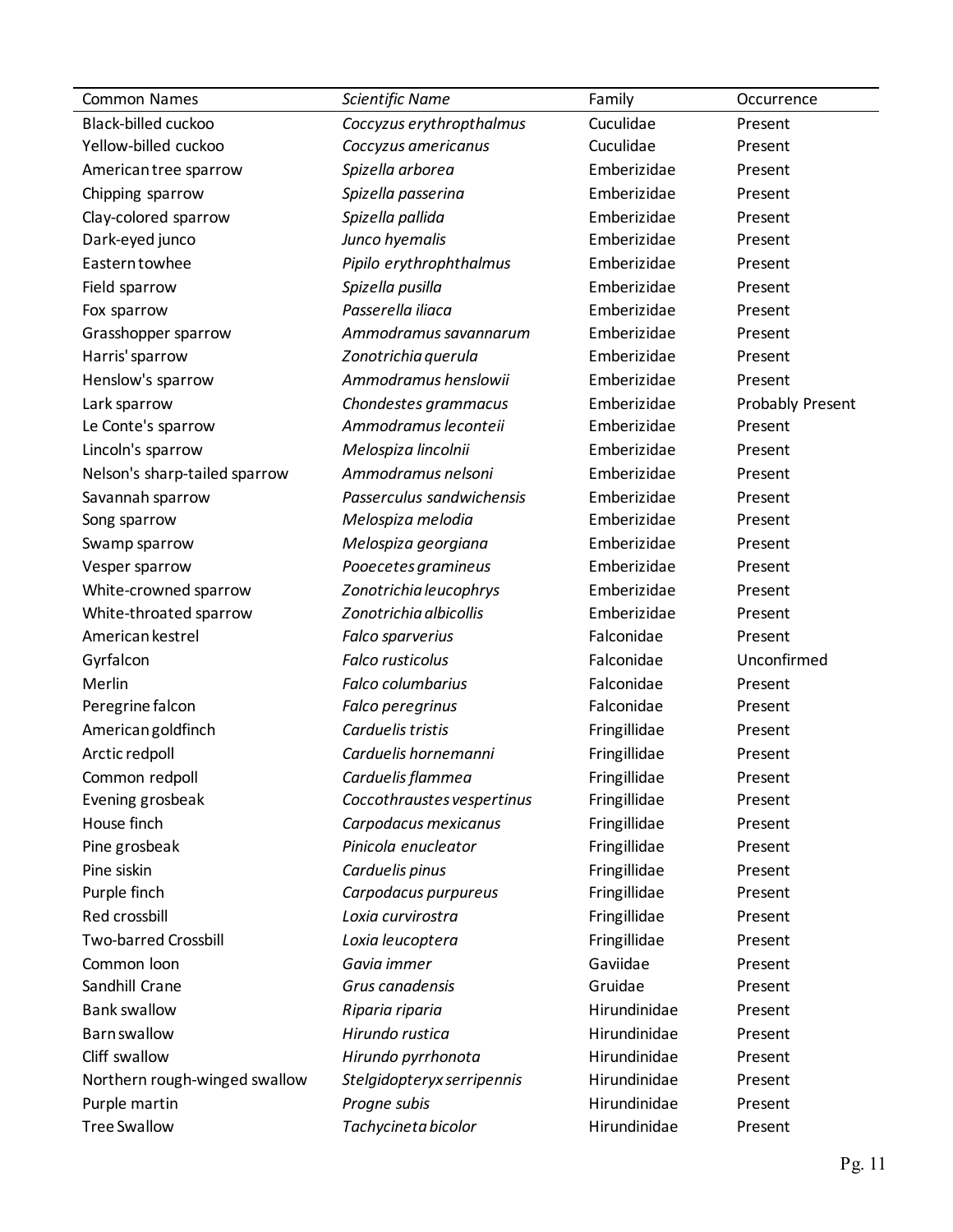| <b>Common Names</b>          | <b>Scientific Name</b>        | Family         | Occurrence              |
|------------------------------|-------------------------------|----------------|-------------------------|
| <b>Baltimore oriole</b>      | Icterus galbula               | Icteridae      | Present                 |
| <b>Bobolink</b>              | Dolichonyx oryzivorus         | Icteridae      | Present                 |
| Brewer's blackbird           | Euphagus cyanocephalus        | Icteridae      | Present                 |
| Brown-headed cowbird         | Molothrus ater                | Icteridae      | Present                 |
| Common grackle               | Quiscalus quiscula            | Icteridae      | Present                 |
| Eastern meadowlark           | Sturnella magna               | Icteridae      | Present                 |
| Orchard oriole               | Icterus spurius               | Icteridae      | Present                 |
| Red-winged blackbird         | Agelaius phoeniceus           | Icteridae      | Present                 |
| Rusty blackbird              | Euphagus carolinus            | Icteridae      | Present                 |
| Western meadowlark           | Sturnella neglecta            | Icteridae      | Present                 |
| Yellow-headed blackbird      | Xanthocephalus xanthocephalus | Icteridae      | Present                 |
| Great grey shrike            | Lanius excubitor              | Laniidae       | Present                 |
| Loggerhead shrike            | Lanius ludovicianus           | Laniidae       | Present                 |
| <b>Blacktern</b>             | Chlidonias niger              | Laridae        | Present                 |
| Bonaparte's gull             | Larus philadelphia            | Laridae        | Present                 |
| Caspian tern                 | Sterna caspia                 | Laridae        | Present                 |
| Common tern                  | Sterna hirundo                | Laridae        | Present                 |
| European herring gull        | Larus argentatus              | Laridae        | Present                 |
| Forster's tern               | Sterna forsteri               | Laridae        | Present                 |
| Franklin's gull              | Larus pipixcan                | Laridae        | Present                 |
| Glaucous gull                | Larus hyperboreus             | Laridae        | Probably Present        |
| Great black-backed gull      | Larus marinus                 | Laridae        | <b>Probably Present</b> |
| Iceland gull                 | Larus glaucoides              | Laridae        | Probably Present        |
| Ivory gull                   | Larus eburnea                 | Laridae        | Present                 |
| Lesser black-backed gull     | Larus fuscus                  | Laridae        | Probably Present        |
| Ring-billed gull             | Larus delawarensis            | Laridae        | Present                 |
| Thayer's gull                | Larus thayeri                 | Laridae        | <b>Probably Present</b> |
| Brown thrasher               | Toxostoma rufum               | Mimidae        | Present                 |
| Gray catbird                 | Dumetella carolinensis        | Mimidae        | Present                 |
| Northern mockingbird         | Mimus polyglottos             | Mimidae        | Present                 |
| American pipit               | Anthus rubescens              | Motacillidae   | Present                 |
| Northern bobwhite            | Colinus virginianus           | Odontophoridae | Historical              |
| Osprey                       | Pandion haliaetus             | Pandionidae    | Present                 |
| black-capped chickadee       | Poecile atricapillus          | Paridae        | Present                 |
| Boreal chickadee             | Parus hudsonicus              | Paridae        | Present                 |
| Tufted titmouse              | Parus bicolor                 | Paridae        | Present                 |
| American redstart            | Setophaga ruticilla           | Parulidae      | Present                 |
| American yellow warbler      | Dendroica petechia            | Parulidae      | Present                 |
| Bay-breasted warbler         | Dendroica castanea            | Parulidae      | Present                 |
| Black-and-white warbler      | Mniotilta varia               | Parulidae      | Present                 |
| Blackburnian warbler         | Dendroica fusca               | Parulidae      | Present                 |
| <b>Blackpoll warbler</b>     | Dendroica striata             | Parulidae      | Present                 |
| Black-throated blue warbler  | Dendroica caerulescens        | Parulidae      | Present                 |
| Black-throated green warbler | Dendroica virens              | Parulidae      | Present                 |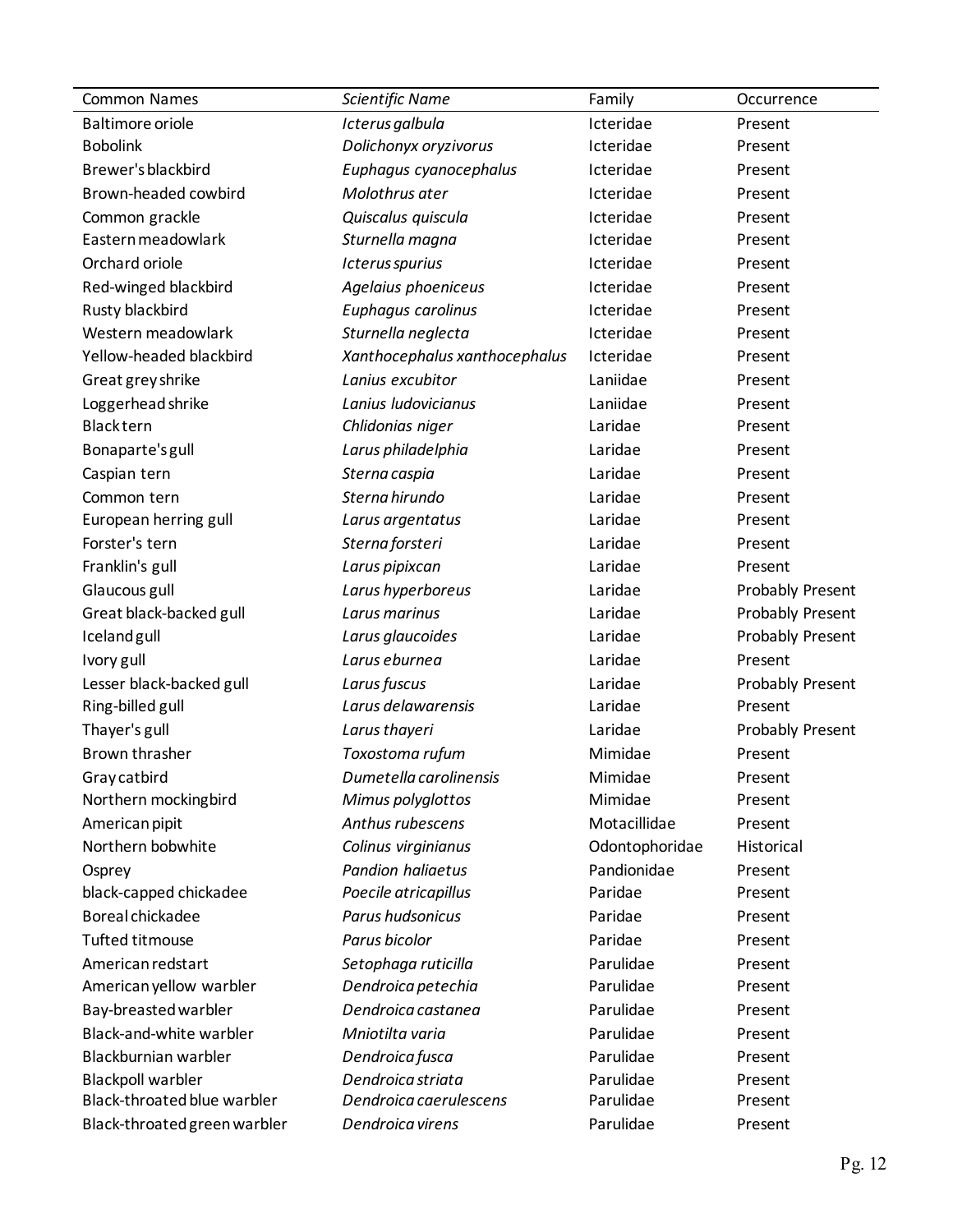| <b>Common Names</b>            | Scientific Name            | Family            | Occurrence              |
|--------------------------------|----------------------------|-------------------|-------------------------|
| Blue-winged warbler            | Vermivora pinus            | Parulidae         | Present                 |
| Canada warbler                 | Wilsonia canadensis        | Parulidae         | Present                 |
| Cape may warbler               | Dendroica tigrina          | Parulidae         | Present                 |
| Cerulean warbler               | Dendroica cerulea          | Parulidae         | Present                 |
| Chestnut-sided warbler         | Dendroica pensylvanica     | Parulidae         | Present                 |
| Common yellowthroat            | Geothlypis trichas         | Parulidae         | Present                 |
| Connecticut warbler            | Oporornis agilis           | Parulidae         | Present                 |
| Golden-winged warbler          | Vermivora chrysoptera      | Parulidae         | Present                 |
| Hooded warbler                 | Wilsonia citrina           | Parulidae         | Present                 |
| Kentucky warbler               | Oporornis formosus         | Parulidae         | Present                 |
| Louisiana waterthrush          | Seiurus motacilla          | Parulidae         | Present                 |
| Magnolia warbler               | Dendroica magnolia         | Parulidae         | Present                 |
| Mourning warbler               | Oporornis philadelphia     | Parulidae         | Present                 |
| Nashville warbler              | Vermivora ruficapilla      | Parulidae         | Present                 |
| Northern parula                | Parula americana           | Parulidae         | Present                 |
| Northern waterthrush           | Seiurus noveboracensis     | Parulidae         | Present                 |
| Orange-crowned warbler         | Vermivora celata           | Parulidae         | Present                 |
| Ovenbird                       | Seiurus aurocapilla        | Parulidae         | Present                 |
| Palm Warbler                   | Dendroica palmarum         | Parulidae         | Present                 |
| Pine warbler                   | Dendroica pinus            | Parulidae         | Present                 |
| Prothonotary warbler           | Protonotaria citrea        | Parulidae         | Present                 |
| Tennessee warbler              | Vermivora peregrina        | Parulidae         | Present                 |
| Wilson's warbler               | Wilsonia pusilla           | Parulidae         | Present                 |
| Worm-eating warbler            | Helmitheros vermivorus     | Parulidae         | Present                 |
| Yellow-breasted chat           | Icteria virens             | Parulidae         | Present                 |
| Yellow-rumped warbler          | Dendroica coronata         | Parulidae         | Present                 |
| Yellow-throated warbler        | Dendroica dominica         | Parulidae         | Present                 |
| House sparrow                  | Passer domesticus          | Passeridae        | Present                 |
| American white pelican         | Pelecanus erythrorhynchos  | Pelecanidae       | Present                 |
| Double-crested cormorant       | Phalacrocorax auritus      | Phalacrocoracidae | Present                 |
| Gray partridge                 | Perdix perdix              | Phasianidae       | Present                 |
| Greater prairie chicken        | Tympanuchus cupido         | Phasianidae       | Historical              |
| Ring-necked pheasant           | Phasianus colchicus        | Phasianidae       | Present                 |
| Ruffed grouse                  | Bonasa umbellus            | Phasianidae       | <b>Probably Present</b> |
| sharp-tailed grouse            | Tympanuchus phasianellus   | Phasianidae       | Historical              |
| Wild turkey                    | Meleagris gallopavo        | Phasianidae       | Present                 |
| American three-toed woodpecker | Picoides dorsalis          | Picidae           | Unconfirmed             |
| Downy woodpecker               | Picoides pubescens         | Picidae           | Present                 |
| Eurasian three-toed woodpecker | Picoides tridactylus       | Picidae           | In Review               |
| Hairy woodpecker               | Picoides villosus          | Picidae           | Present                 |
| Northern flicker               | Colaptes auratus           | Picidae           | Present                 |
| Pileated woodpecker            | Dryocopus pileatus         | Picidae           | Present                 |
| Red-bellied woodpecker         | Melanerpes carolinus       | Picidae           | Present                 |
| Red-headed woodpecker          | Melanerpes erythrocephalus | Picidae           | Present                 |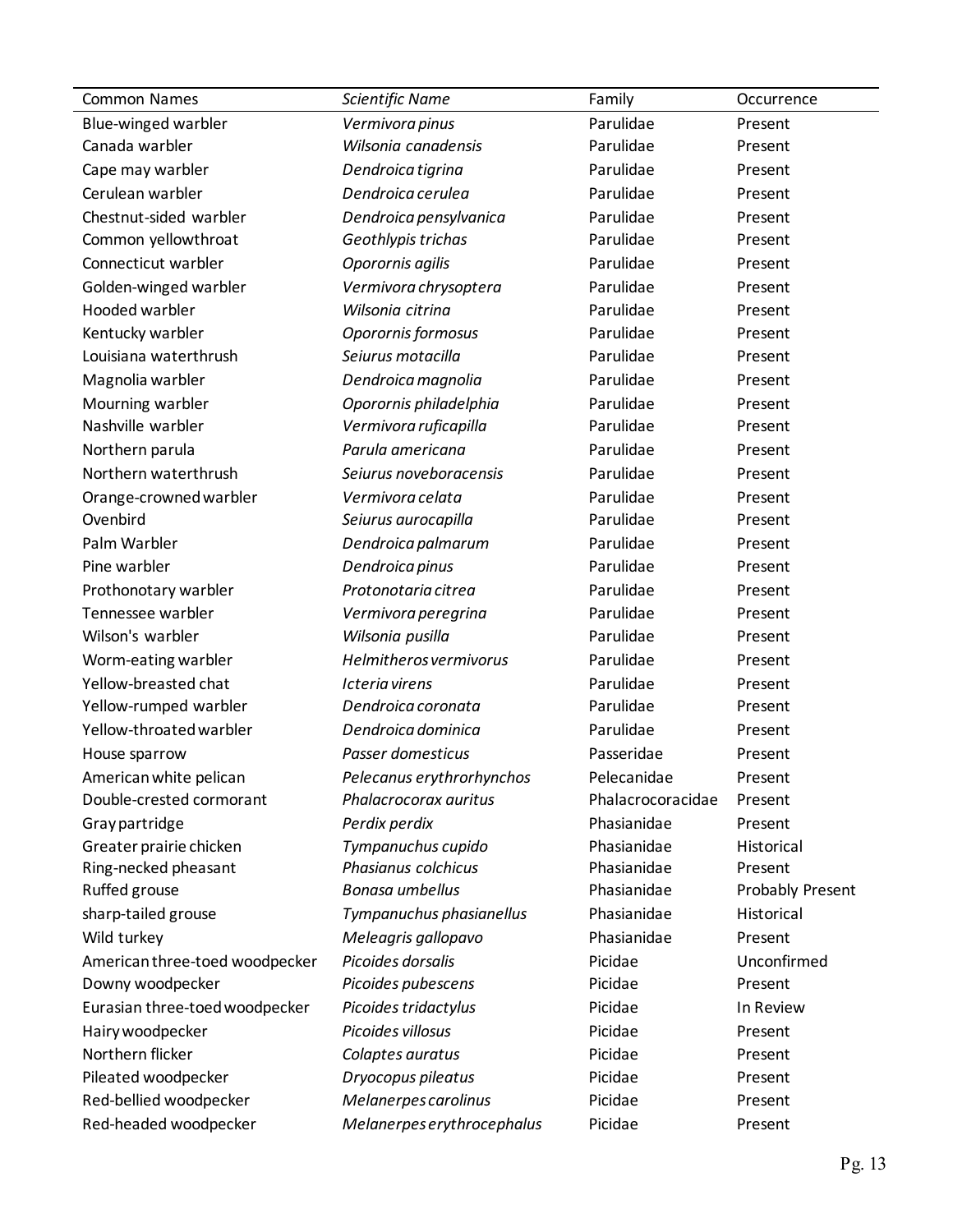| <b>Common Names</b>      | Scientific Name             | Family           | Occurrence  |
|--------------------------|-----------------------------|------------------|-------------|
| Yellow-bellied sapsucker | Sphyrapicus varius          | Picidae          | Present     |
| Black-necked grebe       | Podiceps nigricollis        | Podicipedidae    | Present     |
| Clark's grebe            | Aechmophorus clarkii        | Podicipedidae    | Present     |
| Horned grebe             | Podiceps auritus            | Podicipedidae    | Present     |
| pied-billed grebe        | Podilymbus podiceps         | Podicipedidae    | Present     |
| Red-necked grebe         | Podiceps grisegena          | Podicipedidae    | Present     |
| Western grebe            | Aechmophorus occidentalis   | Podicipedidae    | Present     |
| Blue-gray gnatcatcher    | Polioptila caerulea         | Polioptilidae    | Present     |
| American coot            | Fulica americana            | Rallidae         | Present     |
| Common moorhen           | Gallinula chloropus         | Rallidae         | Present     |
| King rail                | Rallus elegans              | Rallidae         | Present     |
| Sora                     | Porzana carolina            | Rallidae         | Present     |
| Virginia rail            | Rallus limicola             | Rallidae         | Present     |
| Yellow rail              | Coturnicops noveboracensis  | Rallidae         | Present     |
| American avocet          | Recurvirostra americana     | Recurvirostridae | Present     |
| Golden-crowned kinglet   | Regulus satrapa             | Regulidae        | Present     |
| Ruby-crowned kinglet     | Regulus calendula           | Regulidae        | Present     |
| American woodcock        | Scolopax minor              | Scolopacidae     | Present     |
| Baird's sandpiper        | Calidris bairdii            | Scolopacidae     | Present     |
| Common snipe             | Gallinago gallinago         | Scolopacidae     | In Review   |
| Dunlin                   | Calidris alpina             | Scolopacidae     | Present     |
| Greater yellowlegs       | Tringa melanoleuca          | Scolopacidae     | Present     |
| Hudsonian godwit         | Limosa haemastica           | Scolopacidae     | Present     |
| Least sandpiper          | Calidris minutilla          | Scolopacidae     | Present     |
| Lesser yellowlegs        | Tringa flavipes             | Scolopacidae     | Present     |
| Long-billed dowitcher    | Limnodromus scolopaceus     | Scolopacidae     | Present     |
| Marbled godwit           | Limosa fedoa                | Scolopacidae     | Present     |
| Pectoral sandpiper       | Calidris melanotos          | Scolopacidae     | Present     |
| Red knot                 | Calidris canutus            | Scolopacidae     | Present     |
| Red-necked phalarope     | Phalaropus lobatus          | Scolopacidae     | Historical  |
| Ruddy turnstone          | Arenaria interpres          | Scolopacidae     | Present     |
| Sanderling               | Calidris alba               | Scolopacidae     | Present     |
| Semipalmated sandpiper   | Calidris pusilla            | Scolopacidae     | Present     |
| Short-billed dowitcher   | Limnodromus griseus         | Scolopacidae     | Present     |
| Solitary sandpiper       | Tringa solitaria            | Scolopacidae     | Present     |
| Spotted sandpiper        | Actitis macularia           | Scolopacidae     | Present     |
| Stilt sandpiper          | Calidris himantopus         | Scolopacidae     | Present     |
| <b>Upland sandpiper</b>  | Bartramia longicauda        | Scolopacidae     | Present     |
| Western sandpiper        | Calidris mauri              | Scolopacidae     | Unconfirmed |
| White-rumped sandpiper   | Calidris fuscicollis        | Scolopacidae     | Present     |
| Willet                   | Catoptrophorus semipalmatus | Scolopacidae     | Present     |
| Wilson's phalarope       | Phalaropus tricolor         | Scolopacidae     | Present     |
| Wilson's snipe           | Capella gallinago           | Scolopacidae     | In Review   |
| Wilson's snipe           | Gallinago delicata          | Scolopacidae     | Present     |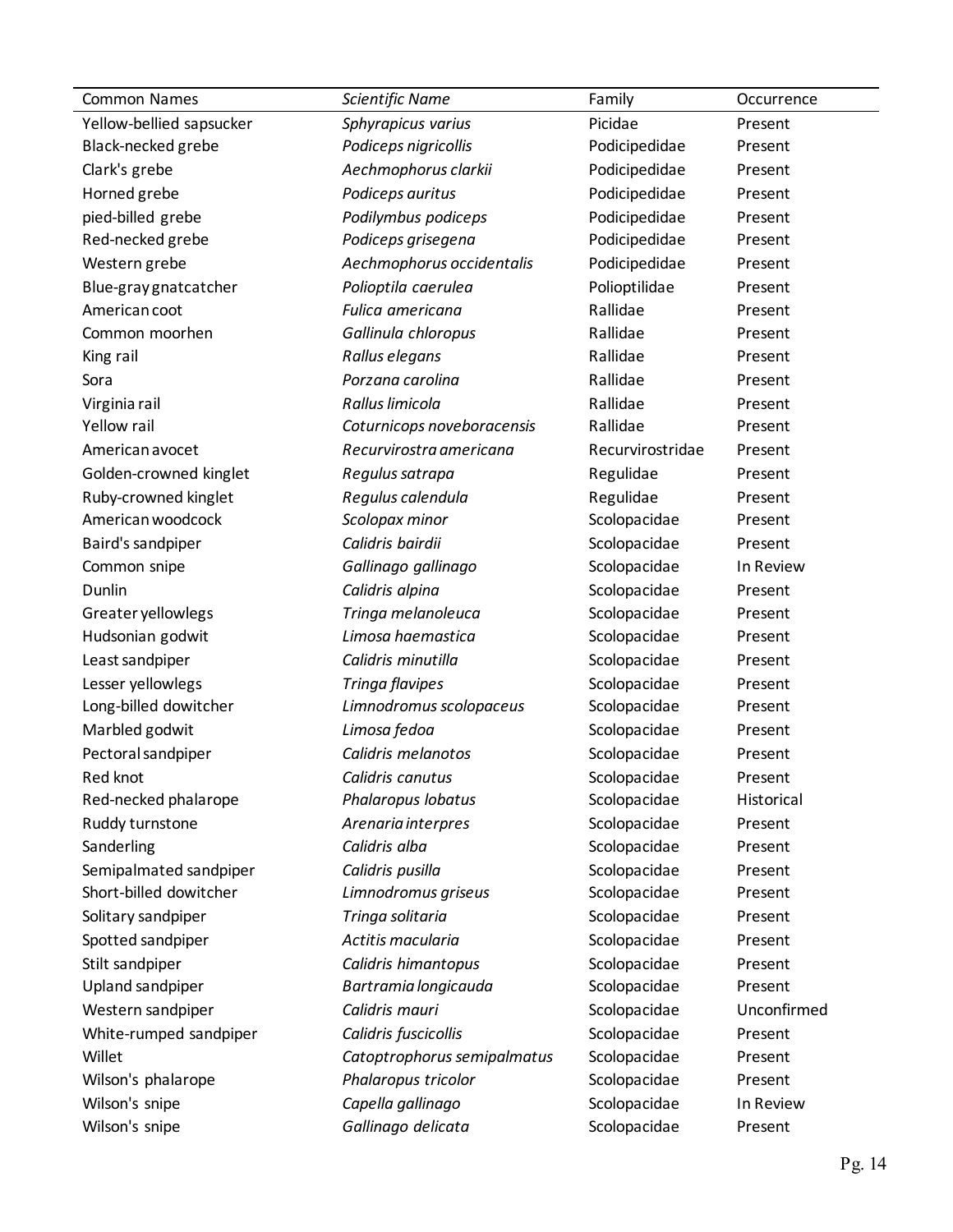| <b>Common Names</b>       | Scientific Name          | Family        | Occurrence  |
|---------------------------|--------------------------|---------------|-------------|
| Red-breasted nuthatch     | Sitta canadensis         | Sittidae      | Present     |
| White-breasted nuthatch   | Sitta carolinensis       | Sittidae      | Present     |
| <b>Barred</b> owl         | Strix varia              | Strigidae     | Present     |
| <b>Boreal</b> owl         | Aegolius funereus        | Strigidae     | Unconfirmed |
| eastern screech-owl       | Megascops asio           | Strigidae     | Present     |
| Eastern screech-owl       | Otus asio                | Strigidae     | In Review   |
| Great gray owl            | Strix nebulosa           | Strigidae     | Present     |
| Great horned owl          | <b>Bubo virginianus</b>  | Strigidae     | Present     |
| Long-eared owl            | Asio otus                | Strigidae     | Present     |
| Northern hawk-owl         | Surnia ulula             | Strigidae     | Unconfirmed |
| Northern saw-whet owl     | Aegolius acadicus        | Strigidae     | Present     |
| Short-eared owl           | Asio flammeus            | Strigidae     | Present     |
| snowy owl                 | <b>Bubo scandiaca</b>    | Strigidae     | Present     |
| Snowy owl                 | Nyctea scandiaca         | Strigidae     | In Review   |
| <b>European Starling</b>  | Sturnus vulgaris         | Sturnidae     | Present     |
| Ruby-throated hummingbird | Archilochus colubris     | Trochilidae   | Present     |
| Bewick's wren             | Thryomanes bewickii      | Troglodytidae | Present     |
| Carolina wren             | Thryothorus ludovicianus | Troglodytidae | Present     |
| House wren                | Troglodytes aedon        | Troglodytidae | Present     |
| long-billed marsh wren    | Telmatodytes palustris   | Troglodytidae | Present     |
| Marsh wren                | Cistothorus palustris    | Troglodytidae | Present     |
| Sedge wren                | Cistothorus platensis    | Troglodytidae | Present     |
| Winter wren               | Troglodytes troglodytes  | Troglodytidae | Present     |
| American robin            | Turdus migratorius       | Turdidae      | Present     |
| Eastern bluebird          | Sialia sialis            | Turdidae      | Present     |
| Gray-cheeked thrush       | Catharus minimus         | Turdidae      | Present     |
| Hermit thrush             | Catharus guttatus        | Turdidae      | Present     |
| Swainson's thrush         | Catharus ustulatus       | Turdidae      | Present     |
| Townsend's solitaire      | Myadestes townsendi      | Turdidae      | Present     |
| Varied thrush             | Ixoreus naevius          | Turdidae      | Unconfirmed |
| Veery                     | Catharus fuscescens      | Turdidae      | Present     |
| Wood thrush               | Hylocichla mustelina     | Turdidae      | Present     |
| Acadian flycatcher        | Empidonax virescens      | Tyrannidae    | Present     |
| Alder flycatcher          | Empidonax alnorum        | Tyrannidae    | Present     |
| Eastern kingbird          | Tyrannus tyrannus        | Tyrannidae    | Present     |
| Eastern phoebe            | Sayornis phoebe          | Tyrannidae    | Present     |
| Eastern wood pewee        | Contopus virens          | Tyrannidae    | Present     |
| Great crested flycatcher  | Myiarchus crinitus       | Tyrannidae    | Present     |
| Least flycatcher          | Empidonax minimus        | Tyrannidae    | Present     |
| Olive-sided flycatcher    | Contopus borealis        | Tyrannidae    | Present     |
| Scissor-tailed flycatcher | Tyrannus forficatus      | Tyrannidae    | Present     |
| Western kingbird          | Tyrannus verticalis      | Tyrannidae    | Present     |
| Willow flycatcher         | Empidonax traillii       | Tyrannidae    | Present     |
| Yellow-bellied flycatcher | Empidonax flaviventris   | Tyrannidae    | Present     |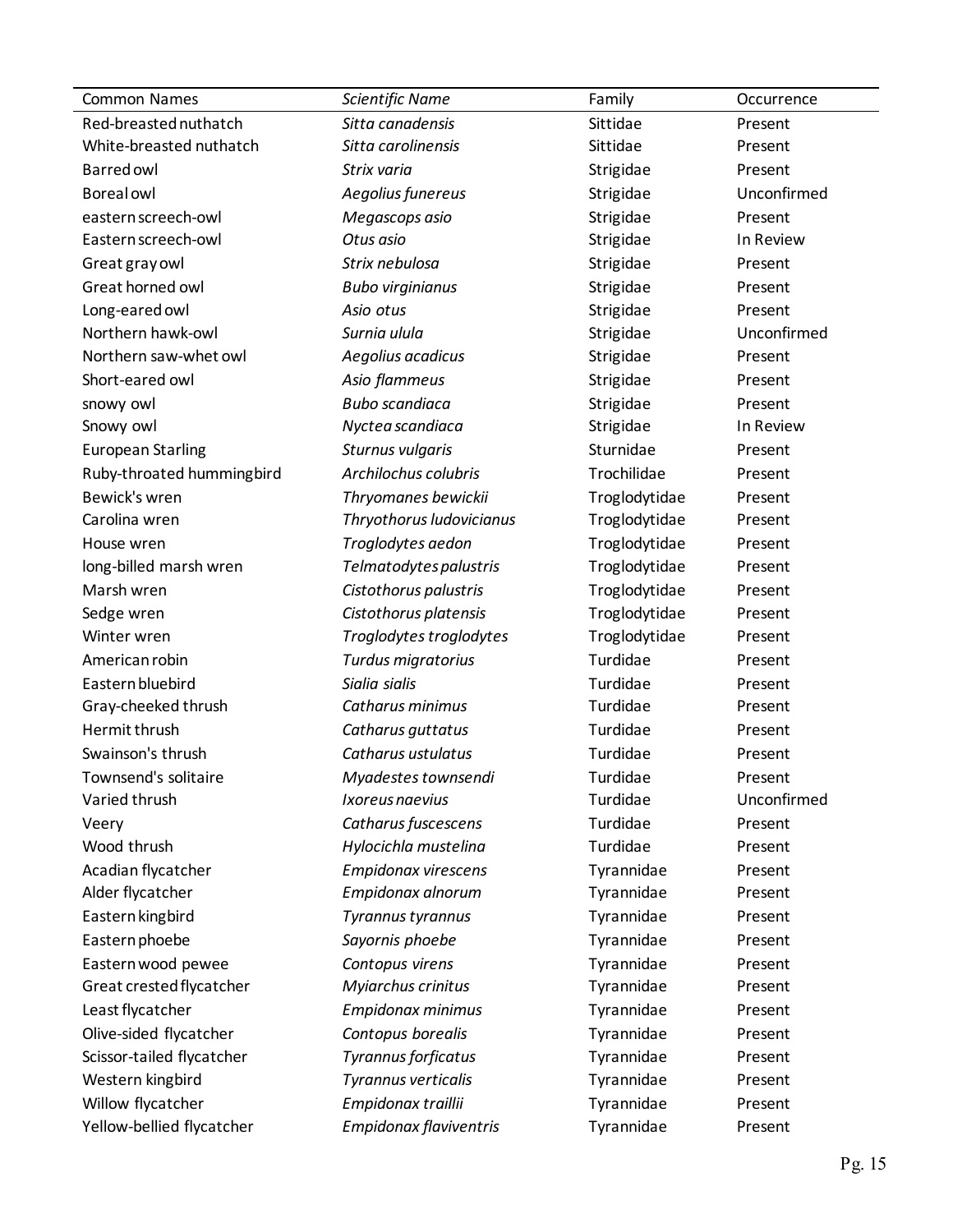| <b>Common Names</b>   | Scientific Name      | Family     | Occurrence |
|-----------------------|----------------------|------------|------------|
| Barn owl              | Tyto alba            | Tytonidae  | Historical |
| Bell's vireo          | Vireo bellii         | Vireonidae | Present    |
| Blue-headed vireo     | Vireo solitarius     | Vireonidae | Present    |
| Philadelphia vireo    | Vireo philadelphicus | Vireonidae | Present    |
| Red-eyed vireo        | Vireo olivaceus      | Vireonidae | Present    |
| Warbling vireo        | Vireo gilvus         | Vireonidae | Present    |
| Yellow-throated vireo | Vireo flavifrons     | Vireonidae | Present    |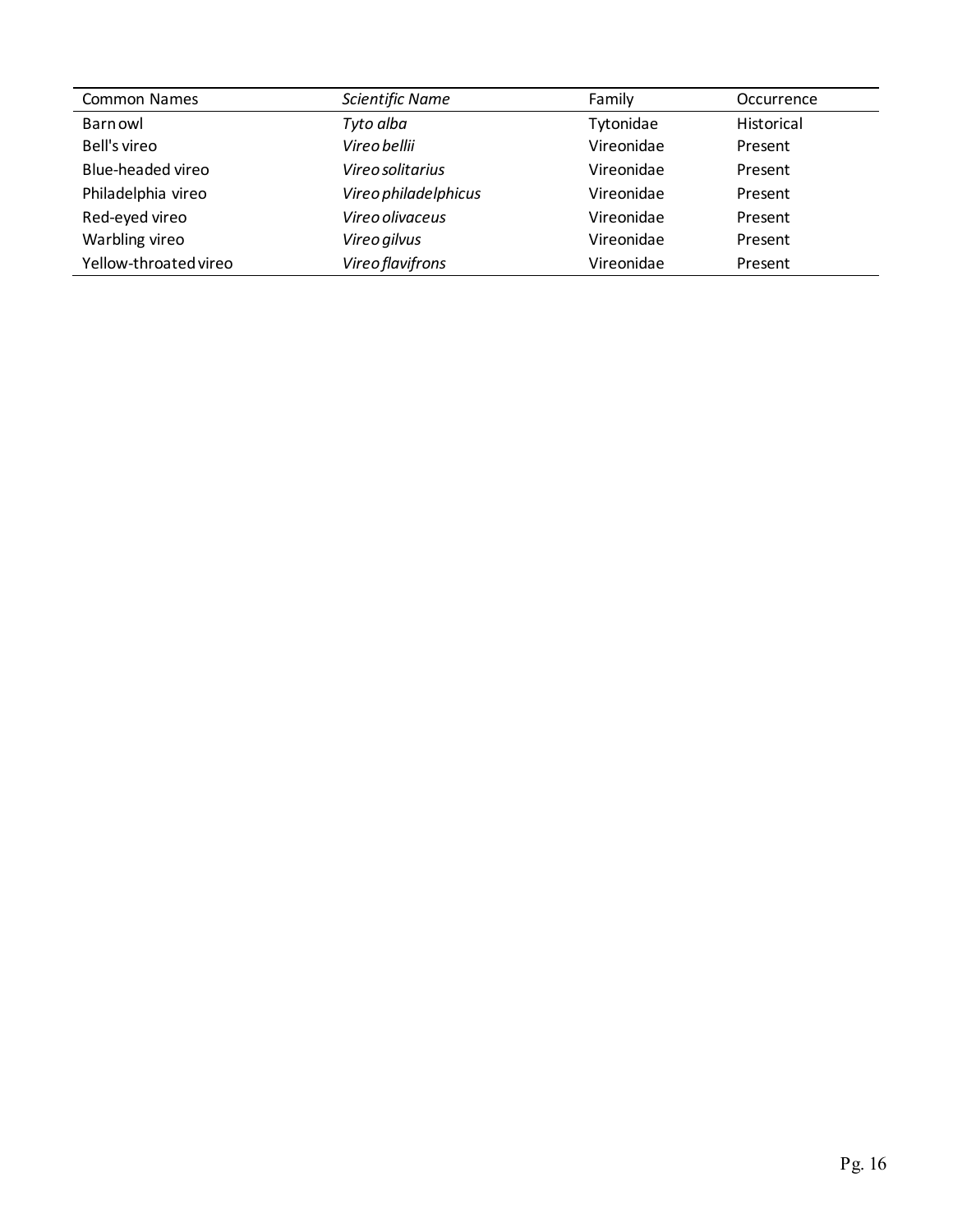| Common Name                | <b>Scientific Name</b>      | Family          | <b>Status</b> |
|----------------------------|-----------------------------|-----------------|---------------|
| Chestnut lamprey           | Ichthyomyzon castaneus      | Petromyzontidae | <b>Native</b> |
| Silver lamprey             | Ichthyomyzon unicuspis      | Petromyzontidae | Native        |
| American brook lamprey     | Lampetra appendix           | Petromyzontidae | Native        |
| Lake sturgeon              | Acipenser fulvescens        | Acipenseridae   | Native        |
| Shovelnose sturgeon        | Scaphirhynchus platorynchus | Acipenseridae   | <b>Native</b> |
| Paddlefish                 | Polyodon spatula            | Polyodontidae   | Native        |
| Longnose gar               | Lepisosteus osseus          | Lepisosteidae   | Native        |
| Shortnose gar              | Lepisosteus platostomus     | Lepisosteidae   | Native        |
| <b>Bowfin</b>              | Amia calva                  | Amiidae         | <b>Native</b> |
| Goldeye                    | Hiodon alosoides            | Hiodontidae     | Native        |
| Mooney                     | Hiodon tergisus             | Hiodontidae     | Native        |
| American eel               | Anguilla rostrata           | Anguillidae     | Native        |
| Skipjack herring           | Alosa chrysochloris         | Cluepeidae      | Historic      |
| Gizzard shad               | Dorosoma cepedianum         | Cluepeidae      | Native        |
| Central stoneroller        | Campostoma anomalum         | Cyprinidae      | Native        |
| Goldfish                   | Carassius auratus           | Cyprinidae      | Invasive      |
| Grass carp                 | Ctenopharyngodon idella     | Cyprinidae      | Invasive      |
| Spotfisn shiner            | Cyprinella spiloptera       | Cyprinidae      | Native        |
| Common carp                | Cyprinus carpio             | Cyprinidae      | Invasive      |
| <b>Brassy minnow</b>       | Hybognathus hankinsoni      | Cyprinidae      | Native        |
| Mississippi silvery minnow | Hybognathus nuchalis        | Cyprinidae      | Native        |
| Pallid shiner              | Hybopsis amnis              | Cyprinidae      | Native        |
| Silver carp                | Hypophthalmichthys molitrix | Cyprinidae      | Invasive      |
| Bighead carp               | Hypophthalmichthys nobilis  | Cyprinidae      | Invasive      |
| Common shiner              | Luxilus cornutus            | Cyprinidae      | Native        |
| Shoal chub                 | Macrhybopsis hyostoma       | Cyprinidae      | Native        |
| Silver chub                | Macrhybopsis storeriana     | Cyprinidae      | Native        |
| Hornyhead chub             | Nocomis biguttatus          | Cyprinidae      | Native        |
| Golden shiner              | Notemigonus crysoleucas     | Cyprinidae      | Native        |
| Pugnose shiner             | Notropis anogenus           | Cyprinidae      | <b>Native</b> |
| <b>Emerald shiner</b>      | Notropis atherinoides       | Cyprinidae      | Native        |
| River shiner               | Notropis blennius           | Cyprinidae      | <b>Native</b> |
| Ghost shiner               | Notropis buchanani          | Cyprinidae      | Historic      |
| <b>Bigmouth shiner</b>     | Notropis dorsalis           | Cyprinidae      | Native        |
| <b>Blackchin shiner</b>    | Notropis heterodon          | Cyprinidae      | Historic      |
| <b>Blacknose shiner</b>    | Notropis heterolepis        | Cyprinidae      | Historic      |
| Spottail shiner            | Notropis hudsonius          | Cyprinidae      | Native        |
| Carmine shiner             | Notropis percobromus        | Cyprinidae      | Historic      |
| Sand shiner                | Notropis stramineus         | Cyprinidae      | Native        |
| Weed shiner                | Notropis texanus            | Cyprinidae      | Native        |
| Mimic shiner               | Notropis volucellus         | Cyprinidae      | Native        |
| Pugnose minno              | Opsopoeodus emiliae         | Cyprinidae      | Native        |

**Table 4.** Fish species within the Upper Mississppi River Project Area (Steuk et al., 2010)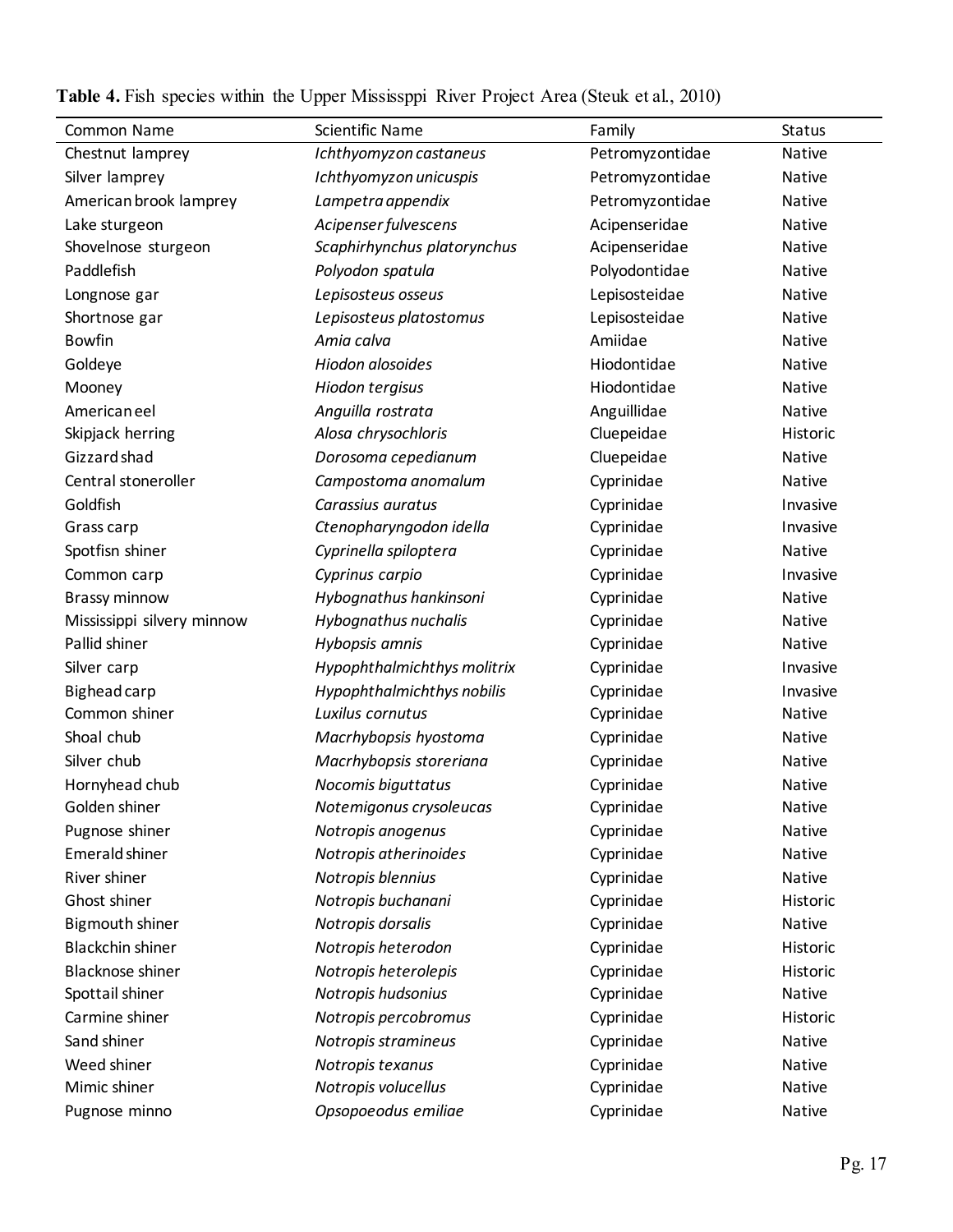| Common Name             | Scientific Name              | Family         | <b>Status</b> |
|-------------------------|------------------------------|----------------|---------------|
| Suckermouth minnow      | Phenacobius mirabilis        | Cyprinidae     | Native        |
| Southern redbelly dace  | Phoxinus eruthrogaster       | Cyprinidae     | Native        |
| <b>Bluntnose minnow</b> | Pimephales notatus           | Cyprinidae     | Native        |
| Fathead minnow          | Pimephales promelas          | Cyprinidae     | Native        |
| <b>Bullhead minnow</b>  | Pimephales vigilax           | Cyprinidae     | Native        |
| Western blacknose dace  | Rhinichthys obtusus          | Cyprinidae     | Native        |
| Creek chub              | Semotilus atromaculatus      | Cyprinidae     | Native        |
| River carpsucker        | Carpiodes carpio             | Castostomidae  | Native        |
| Quillback               | Carpiodes cyprinus           | Castostomidae  | Native        |
| Highfin carpsucker      | Carpiodes velifer            | Castostomidae  | Native        |
| White sucker            | Catostomus commersonii       | Castostomidae  | Native        |
| <b>Blue sucker</b>      | Cycleptus elongatus          | Castostomidae  | Native        |
| Northern hog sucker     | Hypentelium nigricans        | Castostomidae  | Native        |
| Smallmouth buffalo      | <b>Ictiobus bubalus</b>      | Castostomidae  | Native        |
| Bigmouth buffalo        | Ictiobus cyprinellus         | Castostomidae  | Native        |
| <b>Black buffalo</b>    | Ictiobus niger               | Castostomidae  | Native        |
| Spotted sucker          | Minytrema melanops           | Castostomidae  | Native        |
| Silver redhorse         | Moxostoma anisurum           | Castostomidae  | Native        |
| River redhorse          | Moxostoma carinatum          | Castostomidae  | Native        |
| <b>Black redhorse</b>   | Moxostoma duquesnei          | Castostomidae  | Native        |
| Golden redhorse         | Moxostoma erythrurum         | Castostomidae  | Native        |
| Shorthead redhorse      | Moxostoma macrolepidotum     | Castostomidae  | Native        |
| Greater redhorse        | Moxostoma valenciennesi      | Castostomidae  | Native        |
| <b>Black bullhead</b>   | Ameiurus melas               | Ictaluridae    | Native        |
| Yellow bullhead         | Ameiurus natalis             | Ictaluridae    | Native        |
| Brown bullhead          | Ameiurus nebulosus           | Ictaluridae    | Native        |
| Channel catfish         | Ictalurus punctatus          | Ictaluridae    | Native        |
| Stonecat                | Noturus flavus               | Ictaluridae    | Native        |
| Tadpole madtom          | Noturus gyrinus              | Ictaluridae    | Native        |
| Flathead catfish        | Pylodictis olivaris          | Ictaluridae    | Native        |
| Grass pickerel          | Esox americanus vermiculatus | Esocidae       | Native        |
| Northern pike           | <b>Esox lucius</b>           | Esocidae       | Native        |
| Muskellunge             | Esox masquinongy             | Esocidae       | <b>Native</b> |
| Central mudminnow       | Umbra limi                   | Umbridae       | Native        |
| Rainbow smelt           | Osmerus mordax               | Osmeridae      | Non-native    |
| Rainbow trout           | Oncorhynchus mykiss          | Salmonidae     | Non-native    |
| Brown trout             | Salmo trutta                 | Salmonidae     | Non-native    |
| <b>Brook trout</b>      | Salvelinus fontinalis        | Salmonidae     | Native        |
| Lake trout              | Salvelinus namaycush         | Salmonidae     | Non-native    |
| Trout-perch             | Percopsis omiscomaycus       | Percopsidae    | Native        |
| Pirate perch            | Aphredoderus sayanus         | Aphredoderidae | Native        |
| <b>Burbot</b>           | Lota lota                    | Gadidae        | Native        |
| <b>Banded killifish</b> | Fundulus diaphanus           | Fundulidae     | Historic      |
| Starhead topminnow      | Fundulus dispar              | Fundulidae     | Historic      |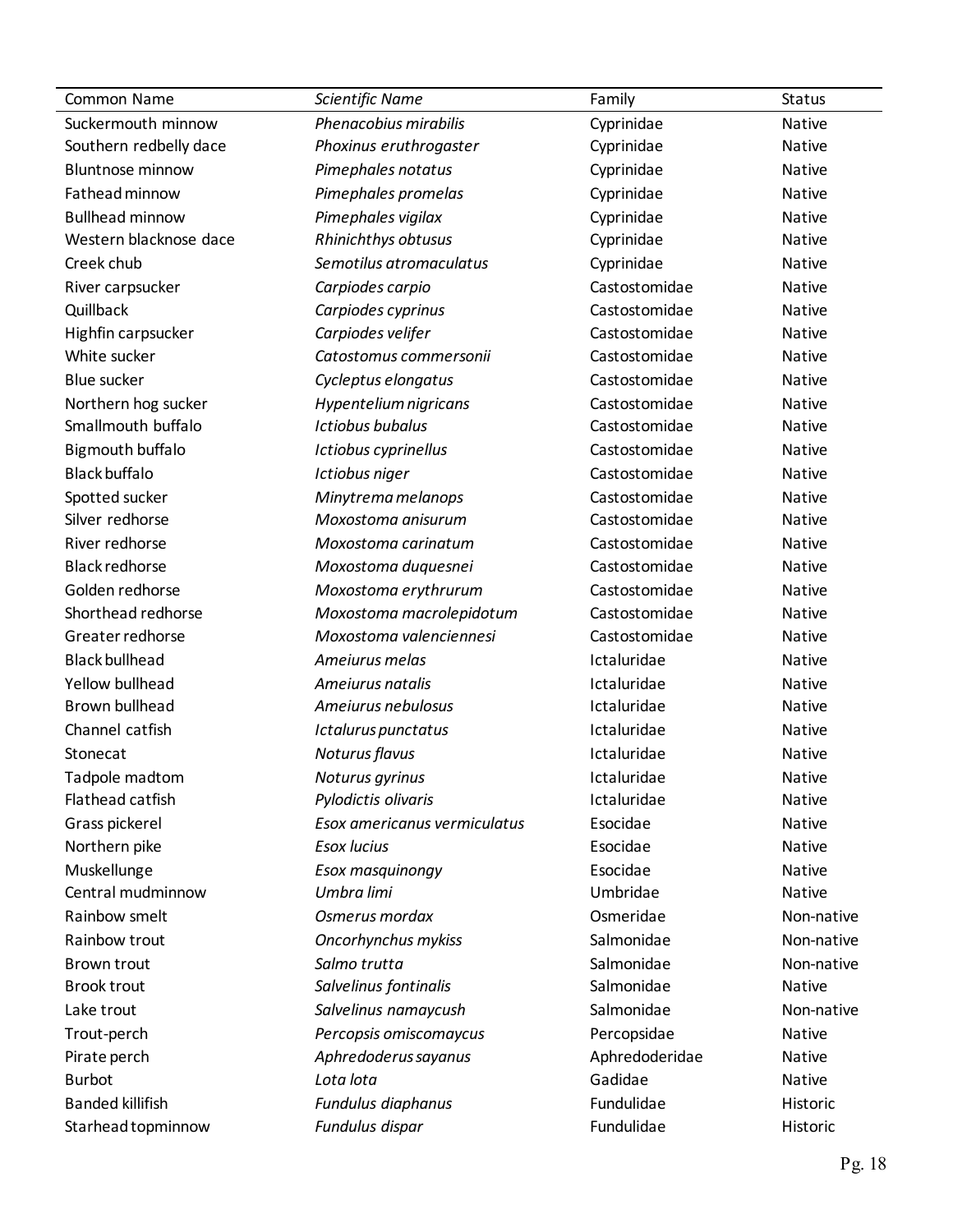| Common Name              | Scientific Name           | Family         | <b>Status</b>   |
|--------------------------|---------------------------|----------------|-----------------|
| Blackstripe topminnow    | <b>Fundulus olivaceus</b> | Fundulidae     | <b>Historic</b> |
| <b>Brook silverside</b>  | Labidesthes sicculus      | Atherinidae    | Native          |
| <b>Brook stickleback</b> | Culaea inconstans         | Gasterosteidae | Native          |
| White bass               | Morone chrysops           | Moronidae      | Native          |
| <b>Yellow bass</b>       | Morone mississippiensis   | Moronidae      | Native          |
| Rock bass                | Ambloplites rupestris     | Centrarchidae  | Native          |
| Green sunfish            | Lepomis cyanellus         | Centrarchidae  | Native          |
| Pumpkinseed              | Lepomis gibbosus          | Centrarchidae  | Native          |
| Warmouth                 | Lepomis gulosus           | Centrarchidae  | Native          |
| Orangespotted sunfish    | Lepomis humilis           | Centrarchidae  | Native          |
| <b>Bluegill</b>          | Lepomis macrochirus       | Centrarchidae  | Native          |
| Smallmouth bass          | Micropterus dolomieu      | Centrarchidae  | Native          |
| Largemouth bass          | Micropterus salmoides     | Centrarchidae  | Native          |
| White crappie            | Pomoxis annularis         | Centrarchidae  | Native          |
| <b>Black crappie</b>     | Pomoxis nigromaculatus    | Centrarchidae  | Native          |
| Western sand darter      | Ammocrypta clara          | Percidae       | Native          |
| Crystal darter           | Crystallaria asprella     | Percidae       | Native          |
| Mud darter               | Etheostoma asprigene      | Percidae       | Native          |
| Rainbow darter           | Etheostoma caeruleum      | Percidae       | Native          |
| <b>Bluntnose darter</b>  | Etheostoma chlorosoma     | Percidae       | Native          |
| Iowa darter              | Etheostoma exile          | Percidae       | Native          |
| Fantail darter           | Etheostoma flabellare     | Percidae       | Native          |
| Johnny darter            | Etheostoma nigrum         | Percidae       | Native          |
| <b>Banded darter</b>     | Etheostoma zonale         | Percidae       | Native          |
| Yellow perch             | Perca flavescens          | Percidae       | Native          |
| Logperch                 | Percina caprodes          | Percidae       | Native          |
| <b>Blackside darter</b>  | Percina maculata          | Percidae       | Native          |
| Slenderhead darter       | Percina phoxocephala      | Percidae       | Native          |
| River darter             | Percina shumardi          | Percidae       | <b>Native</b>   |
| Sauger                   | Sander canadensis         | Percidae       | Native          |
| Walleye                  | Sander vitreus            | Percidae       | Native          |
| Freshwater drum          | Aplodinotus grunniens     | Sciaenidae     | Native          |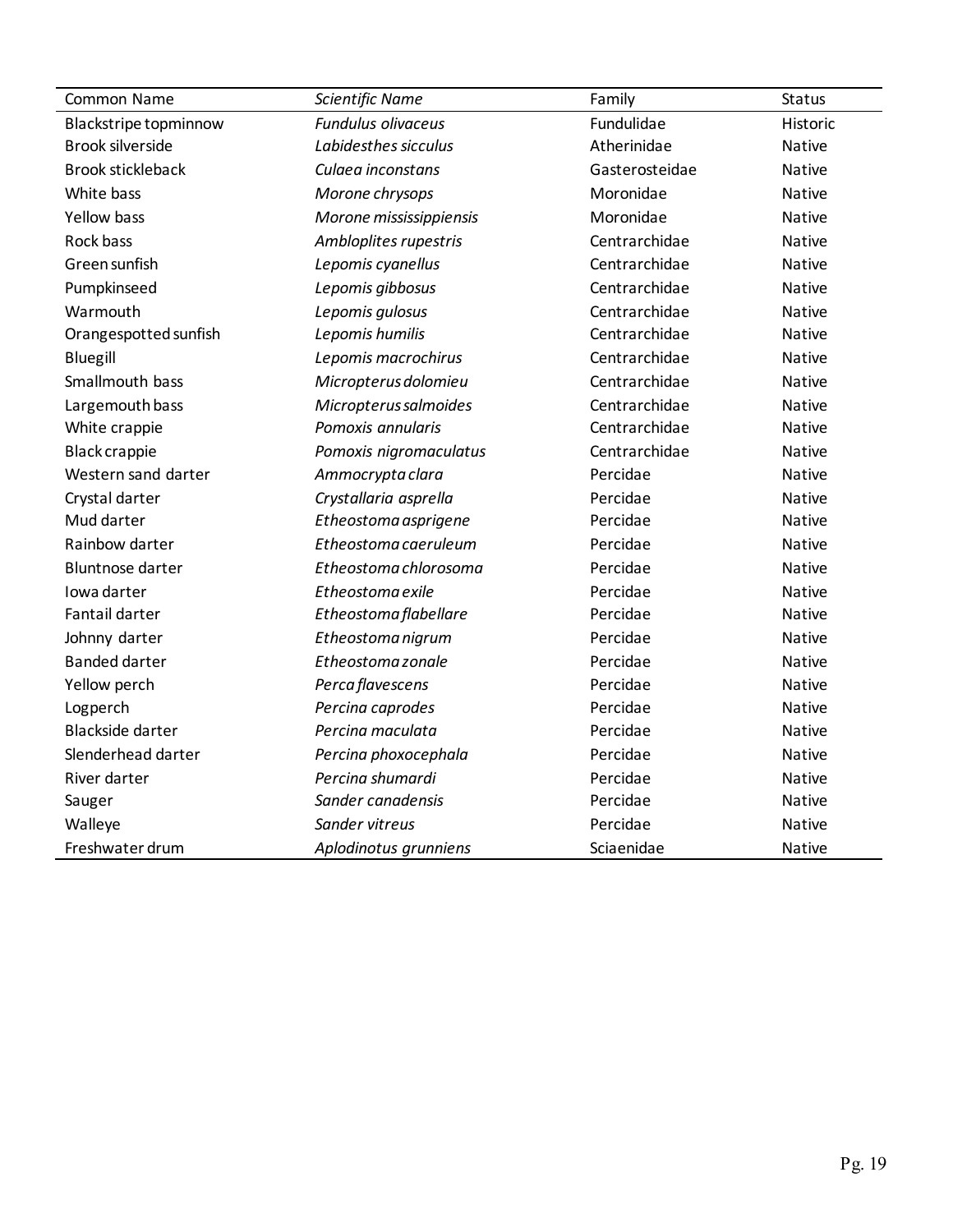| Common Name            | Scientific Name            | Subfamily      | <b>Status</b> |
|------------------------|----------------------------|----------------|---------------|
| Spectaclecase          | Cumberlandia monodonta     | Cumberlandinae | Present       |
| Threeridge             | Amblema plicata            | Ambleminae     | Present       |
| Purple wartyback       | Cyclonaias tuberculata     | Ambleminae     | Present       |
| Elephant ear*          | Elliptio crassidens        | Ambleminae     | Present       |
| Spike                  | Elliptio dilatata          | Ambleminae     | Present       |
| Ebonyshell*            | Fusconaia ebena            | Ambleminae     | Present       |
| Wabash pigtoe          | Fusconaia flava            | Ambleminae     | Present       |
| Washboard              | Megalonaias nervosa        | Ambleminae     | Present       |
| Sheepnose              | Plethobasus cyphyus        | Ambleminae     | Present       |
| Round pigtoe           | Pleurobema sintoxia        | Ambleminae     | Present       |
| Winged mapleleaf       | Quadrula fragosa           | Ambleminae     | Present       |
| Monkeyface             | Quadrula metanevra         | Ambleminae     | Present       |
| Wartyback              | Quadrula nodulata          | Ambleminae     | Present       |
| Pimpleback             | Quadrula pustulosa         | Ambleminae     | Present       |
| Mapleleaf              | Quadrula quadrula          | Ambleminae     | Present       |
| Pistolgrip             | Tritogonia verrucosa       | Ambleminae     | Present       |
| Elktoe                 | Alasmidonta marginata      | Anodontinae    | Present       |
| Flat floater           | Anodonta suborbiculata     | Anodontinae    | Present       |
| Cylindrical papershell | Anodontoides ferussacianus | Anodontinae    | Historic      |
| Rock pocketbook        | Arcidens confragosus       | Anodontinae    | Present       |
| White heelsplitter     | Lasmigona complanata       | Anodontinae    | Present       |
| Creek heelsplitter     | Lasmigona compressa        | Anodontinae    | Present       |
| Fluted shell           | Lasmigona costata          | Anodontinae    | Present       |
| Giant floater          | Pyganodon grandis          | Anodontinae    | Present       |
| Salamander mussel      | Simpsonaias ambigua        | Anodontinae    | Present       |
| Strange floater        | Strophitus undulatus       | Anodontinae    | Present       |
| Paper pondshell        | Utterbackia imbecillis     | Anodontinae    | Present       |
| Mucket                 | Actinonaias ligamentina    | Lampsilinae    | Present       |
| <b>Butterfly</b>       | Ellipsaria lineolata       | Lampsilinae    | Present       |
| Snuffbox               | Epioblasma triquetra       | Lampsilinae    | Present       |
| Plain pocketbook       | Lampsilis cardium          | Lampsilinae    | Present       |
| Higgins eye            | Lampsilis higginsii        | Lampsilinae    | Present       |
| Fatmucket              | Lampsilis siliquoidea      | Lampsilinae    | Present       |
| Yellow sandshell       | Lampsilis teres            | Lampsilinae    | Present       |
| Fragile papershell     | Leptodea fragilis          | Lampsilinae    | Present       |
| Scaleshell             | Leptodea leptodon          | Lampsilinae    | Historic      |
| <b>Black</b> sandshell | Ligumia recta              | Lampsilinae    | Present       |
| Threehorn wartyback    | Obliquaria reflexa         | Lampsilinae    | Present       |
| Hickorynut             | Obovaria olivaria          | Lampsilinae    | Present       |
| Pink heelsplitter      | Potamilus alatus           | Lampsilinae    | Present       |

**Table 5.** Mussel species within the Upper Mississppi River Project Area (Kelner, 2017)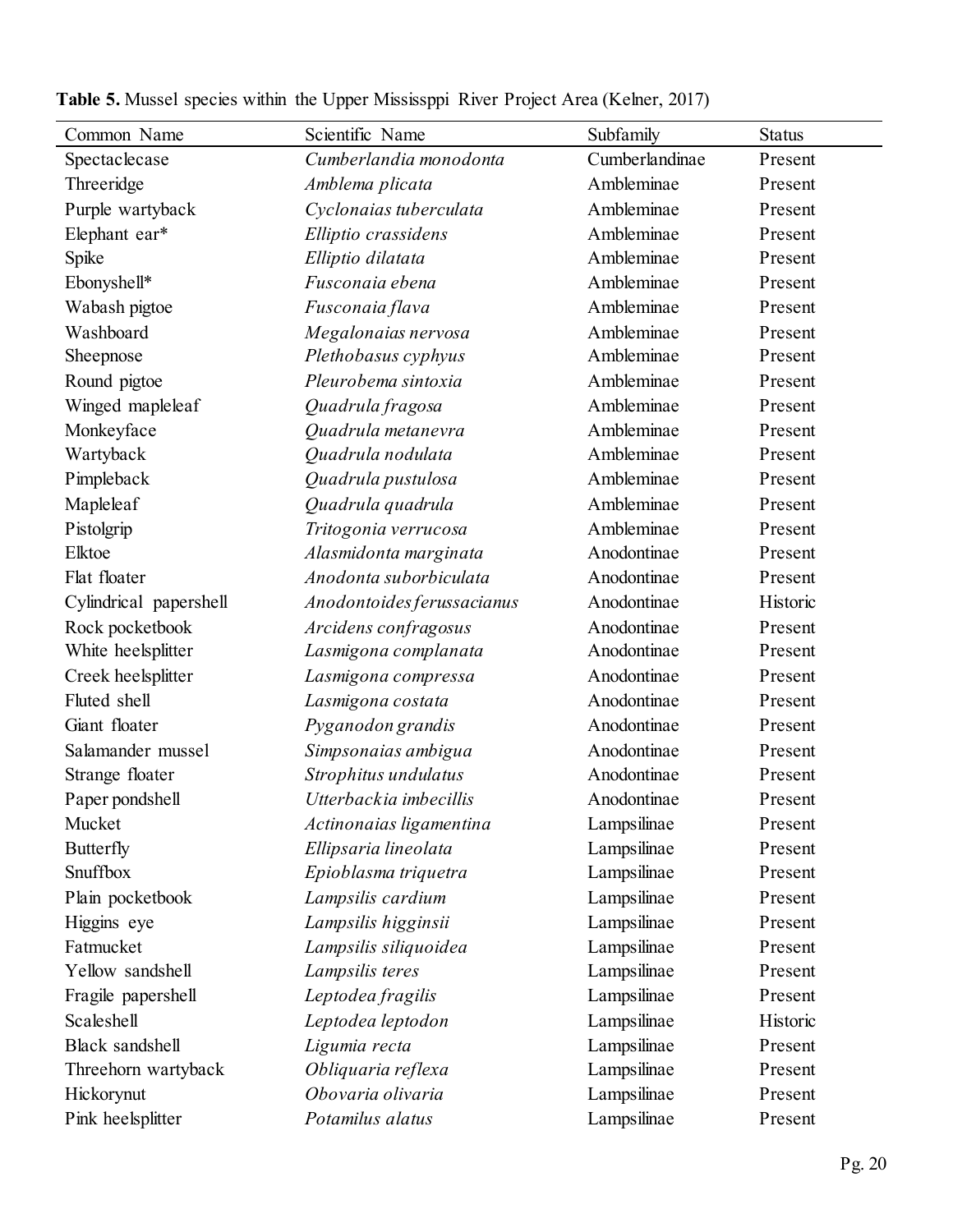| Common Name     | Scientific Name             | Subfamily   | <b>Status</b> |
|-----------------|-----------------------------|-------------|---------------|
| Fat pocketbook  | Potamilus capax             | Lampsilinae | Historic      |
| Pink papershell | Potamilus ohiensis          | Lampsilinae | Present       |
| Lilliput        | Toxolasma parvus            | Lampsilinae | Present       |
| Fawnsfoot       | Truncilla donaciformis      | Lampsilinae | Present       |
| Deertoe         | Truncilla truncata          | Lampsilinae | Present       |
| Ellipse         | Venustaconcha ellipsiformis | Lampsilinae | Historic      |

\* Species host has been exterpatied from this section on of the URM. Remenent indiviuals remain.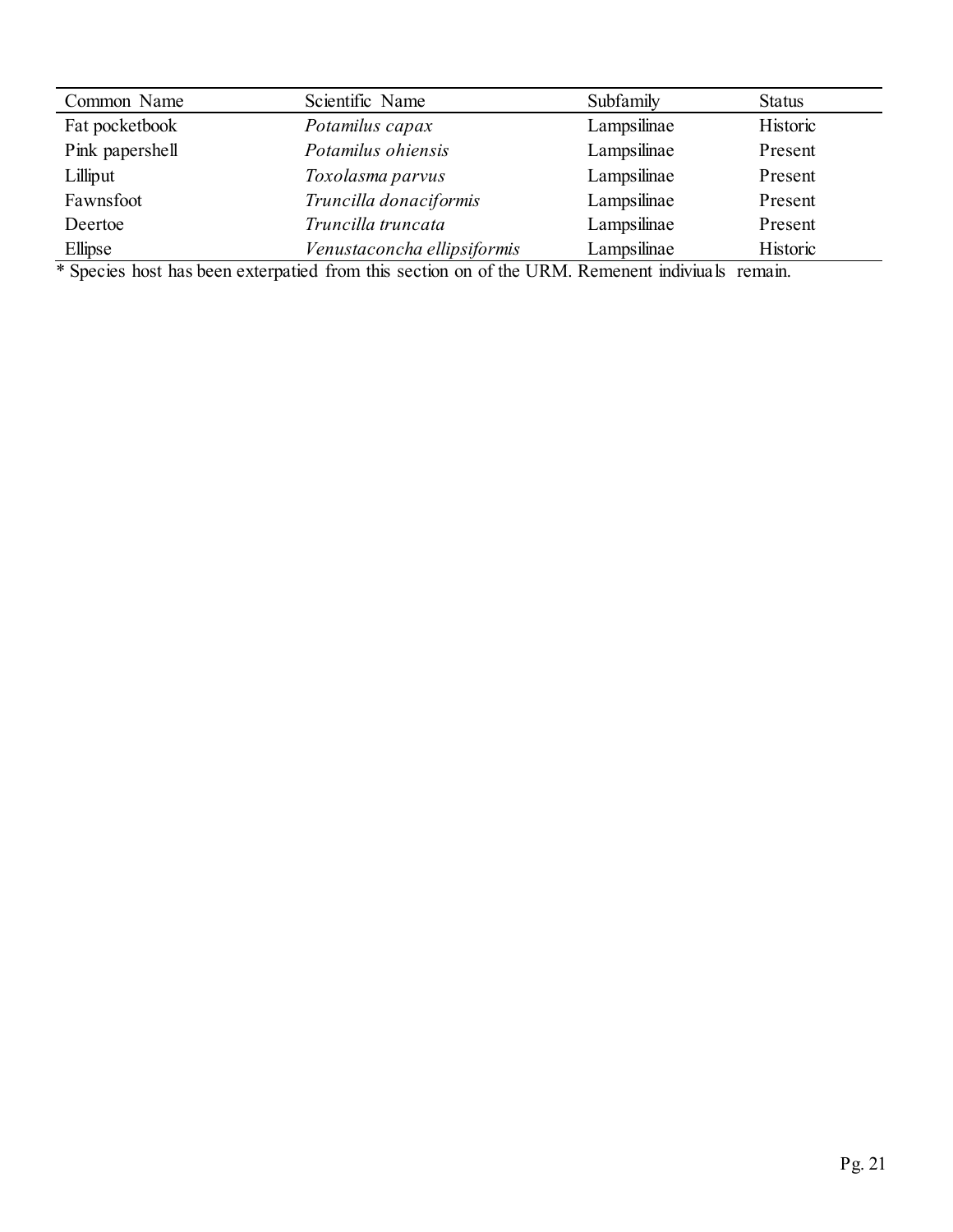| Common Name                   | <b>Scientific Name</b>                 | Group     | Occurance               |
|-------------------------------|----------------------------------------|-----------|-------------------------|
| American bullfrog             | Rana catesbeiana                       | Amphibian | Probably Present        |
| American toad                 | <b>Bufo americanus</b>                 | Amphibian | Present                 |
| Blue-spotted salamander       | Ambystoma laterale                     | Amphibian | Probably Present        |
| Boreal chorus frog            | Pseudacris maculata                    | Amphibian | Probably Present        |
| Central newt                  | Notophthalmus viridescenslouisianensis | Amphibian | Probably Present        |
| Common mudpuppy               | Necturus maculosus                     | Amphibian | Probably Present        |
| Cope's gray treefrog          | Hyla chrysoscelis                      | Amphibian | Probably Present        |
| Eastern red-backed salamander | Plethodon cinereus                     | Amphibian | Unconfirmed             |
| Eastern tiger salamander      | Ambystoma tigrinum                     | Amphibian | Probably Present        |
| Four-toed salamander          | Hemidactylium scutatum                 | Amphibian | Unconfirmed             |
| Mink frog                     | Rana septentrionalis                   | Amphibian | Unconfirmed             |
| Northern green frog           | Rana clamitans melanota                | Amphibian | Present                 |
| Northern leopard frog         | Rana pipiens                           | Amphibian | Present                 |
| Northern spring peeper        | Pseudacris crucifer                    | Amphibian | Probably Present        |
| Pickerel frog                 | Rana palustris                         | Amphibian | Unconfirmed             |
| Spotted salamander            | Hyla versicolor                        | Amphibian | Probably Present        |
| Spotted salamander            | Ambystoma maculatum                    | Amphibian | Unconfirmed             |
| Western chorus frog           | Pseudacris triseriata                  | Amphibian | Present                 |
| Wood frog                     | Rana sylvatica                         | Amphibian | <b>Probably Present</b> |
| Blanding's turtle             | Emydoidea blandingii                   | Reptile   | Present                 |
| <b>Bullsnake</b>              | Pituophis catenifer sayi               | Reptile   | Present                 |
| Easterngartersnake            | Thamnophis sirtalis sirtalis           | Reptile   | Present                 |
| Eastern hog-nosed snake       | Heterodon platirhinos                  | Reptile   | Present                 |
| Eastern massasauga            | Sistrurus catenatus catenatus          | Reptile   | Unconfirmed             |
| Eastern milksnake             | Lampropeltis triangulum triangulum     | Reptile   | Present                 |
| Eastern snapping turtle       | Chelydra serpentina serpentina         | Reptile   | Present                 |
| Eastern yellow-bellied racer  | Coluber constrictor flaviventris       | Reptile   | Present                 |
| False map turtle              | Graptemys pseudogeographica            | Reptile   | Probably Present        |
| Five-lined skink              | Eumeces fasciatus                      | Reptile   | Unconfirmed             |
| Midland smooth softshell      | Apalone mutica mutica                  | Reptile   | Present                 |
| Northern map turtle           | Graptemys geographica                  | Reptile   | <b>Probably Present</b> |
| Northern prairie skink        | Eumeces septentrionalis                | Reptile   | Probably Present        |
| Northern redbelly snake       | Storeria occipitomaculata              | Reptile   | Present                 |
| Northern watersnake           | Nerodia sipedon                        | Reptile   | Present                 |
| Plains gartersnake            | Thamnophis radix                       | Reptile   | Present                 |
| Prairie racerunner            | Cnemidophorus sexlineatus              | Reptile   | Present                 |
| Ring-necked snake             | Diadophis punctatus                    | Reptile   | Unconfirmed             |
| Smooth greensnake             | Opheodrys vernalis                     | Reptile   | Historical              |
| Spiny softshell               | Apalone spinifera                      | Reptile   | Probably Present        |
| Texas brown snake             | Storeria dekayi texana                 | Reptile   | <b>Probably Present</b> |
| Timber rattlesnake            | Crotalus horridus                      | Reptile   | Present                 |
| western foxsnake              | Elaphe vulpina                         | Reptile   | Present                 |

**Table 6.** Amphibian and reptile species present within the MNRRA corridor, which represents the Project Area.